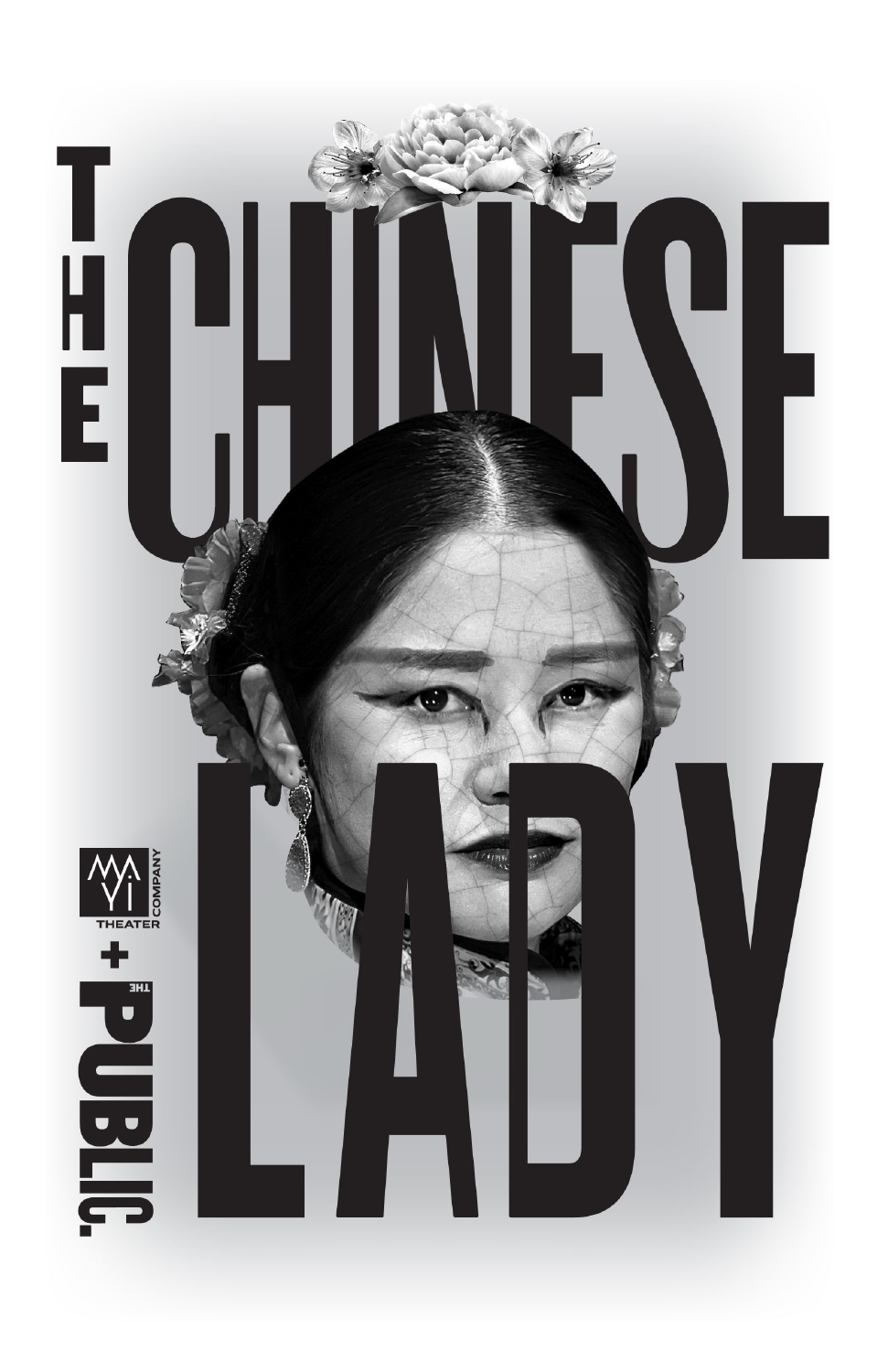

#### By LLOYD SUH Directed by RALPH B. PEÑA

With DANIEL K. ISAAC, SHANNON TYO, with CINDY IM and JON NORMAN SCHNEIDER at select performances

Scenic Design JUNGHYUN GEORGIA LEE Costume Design LINDA CHO Co-Lighting Design JIYOUN CHANG, ELIZABETH MAK Sound Design and Original Music FABIAN OBISPO Projections Design SHAWN DUAN Props Manager ALEXANDER WYLIE Original Casting by PAT MCCORKLE, CSA Production Stage Manager MAGGIE MANZANO Line Producer AMY LAU CROYLE Associate Producer for Ma-Yi JAKOB CARTER Company Manager for Ma-Yi JENNIFER HAINING Executive Producer for Ma-Yi JORGE Z. ORTOLL **Associate Company Manager for The Public ANDREAS HUANG** Production Manager for Ma-Yi **COLIN JB** Production Manager for The Public KEATON MORRIS-STAN

Associate Artistic Director / Resident Director SAHEEM ALI

Associate Artistic Director / Director of Public Theater Productions MANDY HACKETT Directors of Casting HEIDI GRIFFITHS/

Director of Producing YUVIKA TOLANI

 Managing Director JEREMY ADAMS

**Production Executive** RUTH E. STERNBERG

Developed with the support of the Roe Green Award at CLEVELAND PLAYHOUSE. Co-World Premiere presented at BARRINGTON STAGE, Pittsfield, MA, June 2017; Julianne Boyd, Artistic Director and Branden Huldeen, Artistic Producer. Commissioned by and Co-World Premiere presented by MA-YI THEATER COMPANY, Ralph B. Peña, Artistic Director, in New York City. THE CHINESE LADY is presented by special arrangement with DRAMATISTS PLAY SERVICE. INC., New York. Lead support for The Public provided by THE BLAVATNIK FAMILY FOUNDATION, and FORD FOUNDATION. THE LUESTHER T. MERTZ CHARITABLE TRUST provides leadership support for The Public Theater's year-round activities.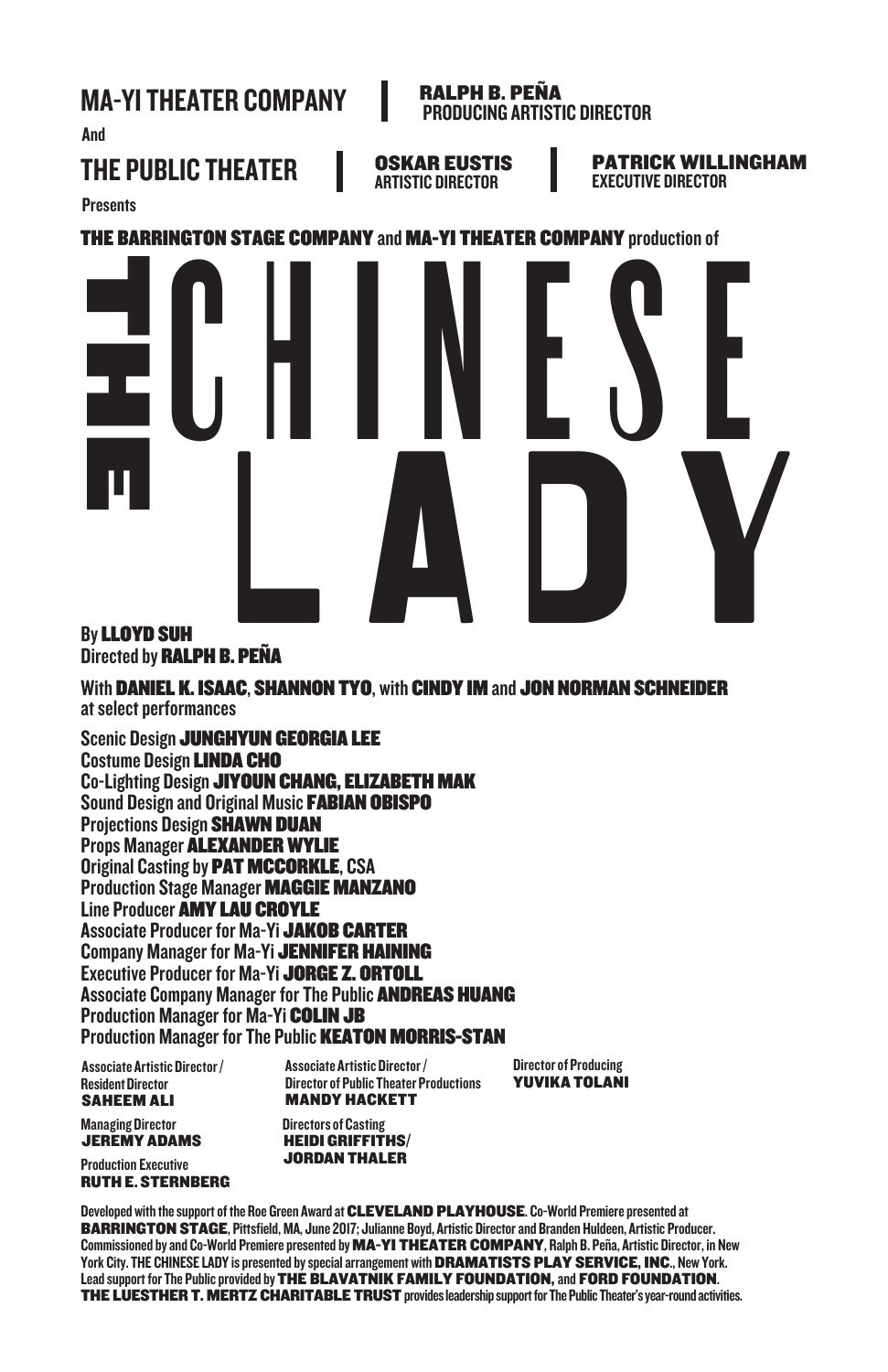# COMPANY<sub>(In alphabetical order)</sub> FULL DIGITAL

Afong Moy Alternate CINDY IM Atung DANIEL K. ISAAC **Atung Alternate JON NORMAN SCHNEIDER** Afong Moy SHANNON TYO

Stage Manager BRODY THRASH

INTERMISSION THE CHINESE LADY will be performed without an intermission





# THANK YOU SPONSORS / THE PUBLIC

#### **THE LUESTHER T. MERTZ CHARITABLE TRUST**

PROVIDES LEADERSHIP SUPPORT FOR THE PUBLIC THEATER'S YEAR-ROUND ACTIVITIES

LEAD SUPPORT PROVIDED BY

BLAVATNIK FAMILY FOUNDATION

**SS FORDFOUNDATION** 

**THE HAROLD & MIMI STEINBERG NEW PLAY DEVELOPMENT FUND** 

**<sup>₩</sup>SHUBERT FOUNDATION** INC. **EXPRESSIONAL SILMAN** 



**AMERICAN EXPRESS**  **OPEN SOCIETY FOUNDATIONS** 

**BANK OF AMERICA** 

ADDITIONAL SUPPORT PROVIDED BY

DORIS DUKE



**VC** Cultural





# THANK YOU SPONSORS / MA-YI

ACTORS' EQUITY FOUNDATION THE ANDREW W. MELLON FOUNDATION AXA FOUNDATION AXE-HOUGHTON FOUNDATION LILY AUCHINCLOSS FOUNDATION, INC. THE DORIS DUKE CHARITABLE FOUNDATION FAN FOX & LESLIE R. SAMUELS FOUNDATION THE FORD FOUNDATION HAROLD & MIMI STEINBERG CHARITABLE TRUST HOWARD GILMAN FOUNDATION

THE JEROME FOUNDATION THE JOHN GOLDEN FUND LUCILLE LORTEL FOUNDATION THE NEW YORK COMMUNITY TRUST THE SHUBERT FOUNDATION VENTUROUS THEATRE FUND OF THE TIDES **FOUNDATION** THE NATIONAL ENDOWMENT FOR THE ARTS NYC DEPARTMENT OF CULTURAL AFFAIRS NEW YORK STATE COUNCIL ON THE ARTS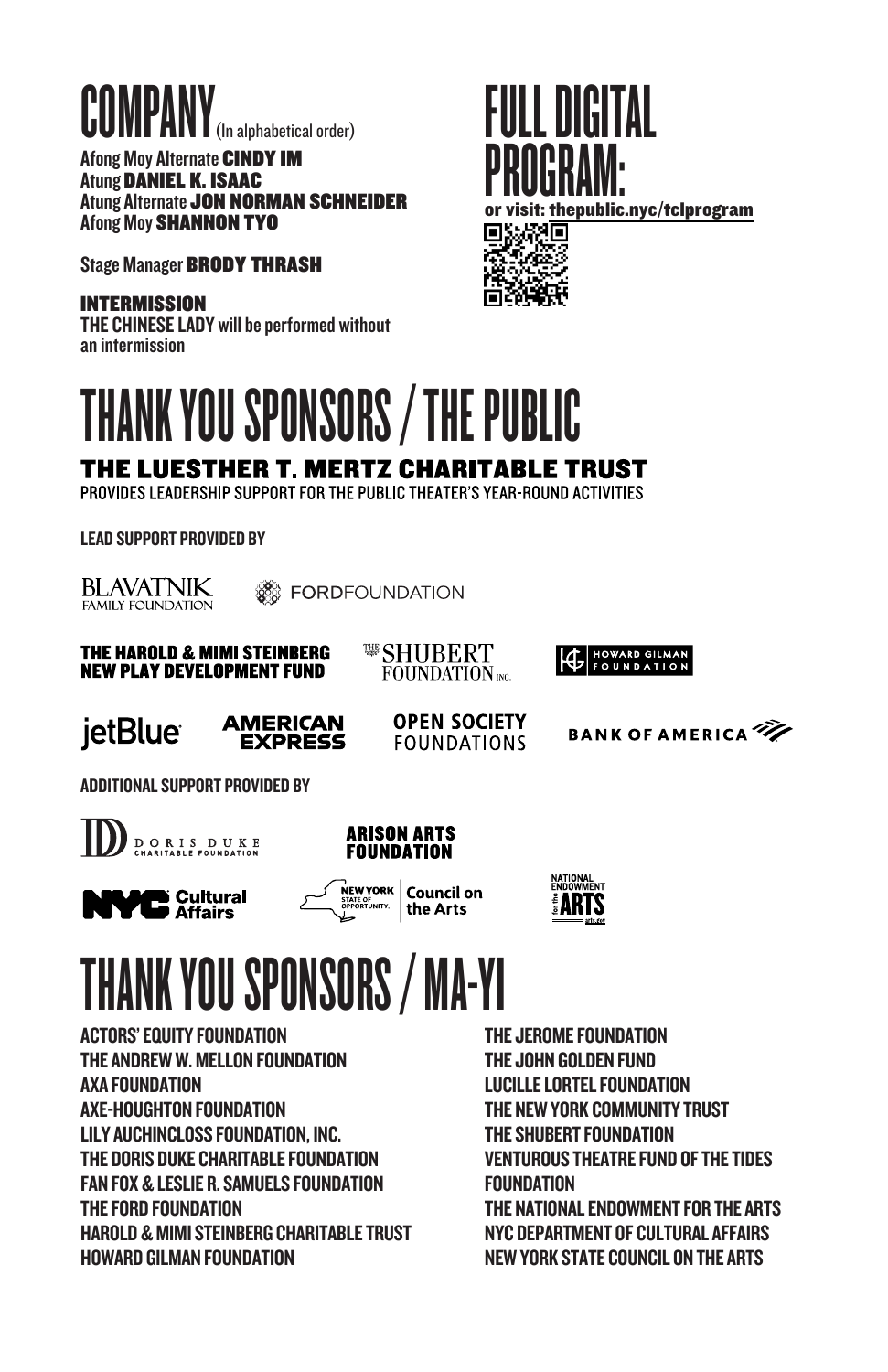# THE CHINESE LADY AND CHINA FOR THE LADIES RACE, GENDER, AND PUBLIC EXHIBITION IIAN AMFRICA By Prof. JOHN HADDAD

The following is an excerpt, reprinted with the author's permission.

When the Washington sailed into New York Harbor on October 17, 1834, New Yorkers reading the shipping news could see that the cargo included some tea and the expected assortment of fancy non-necessities that had become the Carnes' stock-in-trade. But what made this ship's arrival extraordinary was one of the passengers, who received special mention in the New York Daily Advertiser:

#### "The ship Washington, Capt. Obear, has brought out a beautiful Chinese Lady, called Julia Foochee Ching-Chang King, daughter of Hong Wang-Tzang

 $\mathsf{Tzee}$  King. As she will see all who are disposed to pay twenty-five cents, she will no doubt have many admirers." A short article in another paper, the Commercial Advertiser, printed her name as "Miss Ching-Chang-Foo" and provided a detailed description of the practice of foot binding, which caused a Chinese woman "to twaddle about all her life." Though the young woman had yet to appear in public, the press was already beginning to circle her.

After Moy's arrival, her handlers moved quickly to make the necessary preparations. From the time of the Washington's arrival, Captain Obear (and presumably the Carnes as well) required only three weeks to secure an exhibition hall at no. 8 Park Place; ornament it with appropriate objects, furnishings, and wall hangings; and have The Chinese Lady ready to entertain visitors. Park Place was known for its resident "bourgeoisie," which meant that Afong Moy was conveniently situated in a neighborhood populated by the exact class of people targeted by the Carnes as future customers. During this three-week period, odd rumors involving The Chinese Lady appeared in the newspapers. For example, the New York Journal of Commerce recounted what transpired when The Chinese Lady witnessed a person sewing with her left hand. Having "never before seen a left-handed person," she gazed for some time "to comprehend the mystery," then "burst into an immediate fit of laughter." Apparently,

### The Chinese Lady aroused such curiosity that newspaper editors deemed the most trivial incident

newsworthy. Other newspapers, however, printed more sensational stories, with one even claiming that The Chinese Lady was missing. According to the Commercial Advertiser, guns fired during a political rally frightened her into absconding. Strangely, the very same issue of the paper reported that her handlers had removed her to Boston. However, both of these rumors apparently lacked validity as, at this time, preparations were being made for the first day of her exhibition.

On November 6, when the first of many lengthy advertisements began to appear in city papers, two changes were apparent. Admission had risen to fifty cents, and The Chinese Lady had dropped her lengthy Chinese moniker, adopting the simpler "Afong Moy."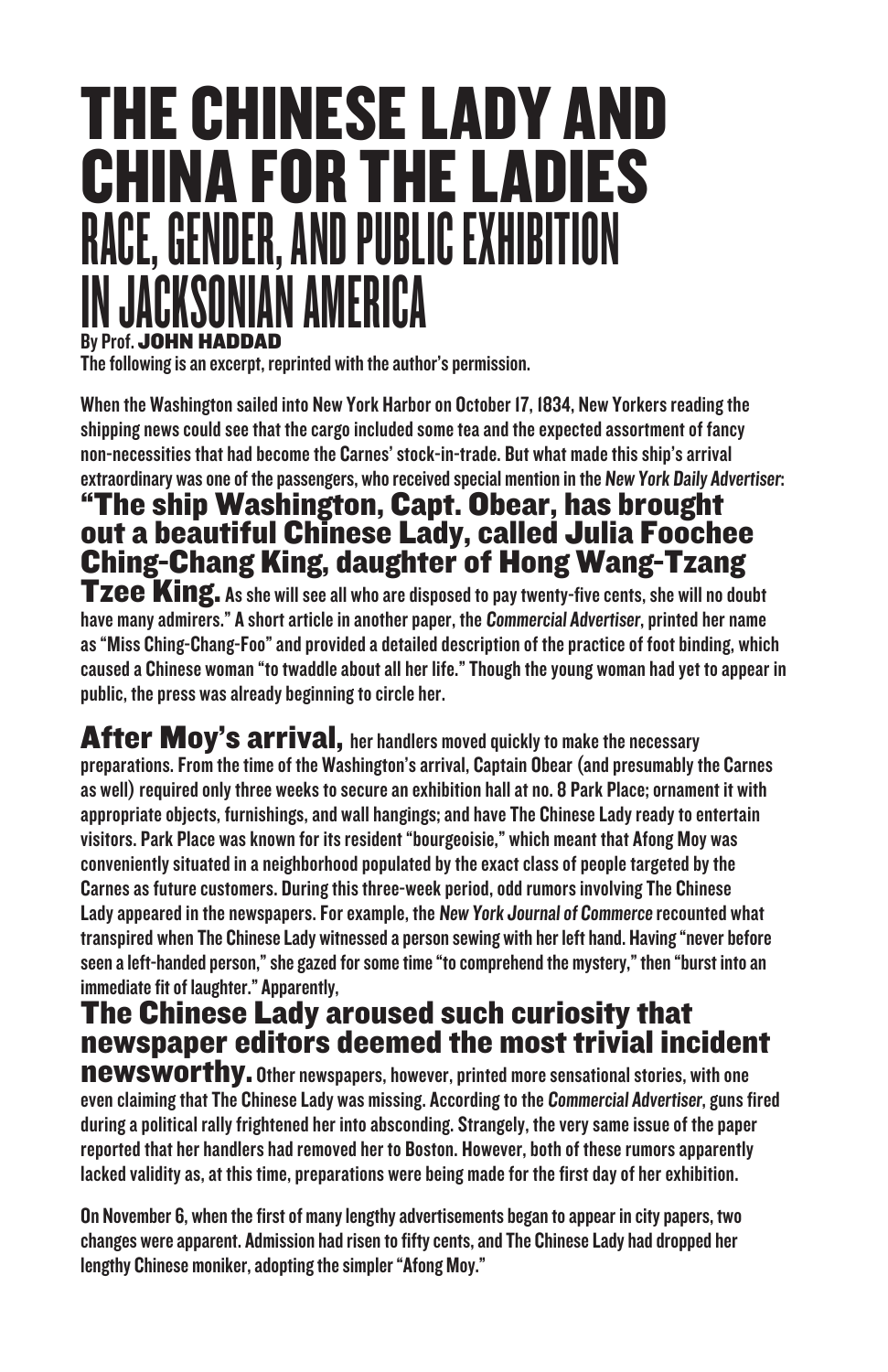# **LAND ACKNOWLEDGEMENT.**

The Public Theater stands in honor of the first inhabitants and our ancestors. We acknowledge the land on which The Public and its theaters stand—the original homeland of the Lenape people—and the painful history of genocide and forced removal from this territory. We honor the generations of stewards, and we pay our respects to the many diverse Indigenous peoples still connected to this land.

# **ARTISTIC NOTE.**

#### **A Note from OSKAR EUSTIS**

Dear Friends,

Lloyd Suh's gentle, powerful play THE CHINESE LADY documents an extraordinary figure from American history. Afong Moy comes to the United States as a young girl and is the first known Chinese woman to spend her life in the United States. It's a poignant story, and Suh delivers it beautifully.

But like all masterful stories, it evokes themes and associations that reverberate far beyond the history itself. Suh uses this singular tale to expose the deep and painful tensions that the United States has always had with race and culture. In this moment, when identity and authenticity are sites of struggle and confusion, THE CHINESE LADY is a beautiful frame for debate.

I can't tell you what a joy it is to be presenting Ma-Yi, one of the most exciting theaters in New York. We have all long been admirers of Ralph B. Peña and the amazing work he manages to pull off on a shoestring. Our last collaboration, on Mike Lew's savage comedy *Teenage Dick*, was a joyous and successful partnership. I hope this is a continuation of a relationship that will extend far into the future.

sfil

**OSKAR EUSTIS Artistic Director, The Public Theater**

**A Note from RALPH B. PEÑA**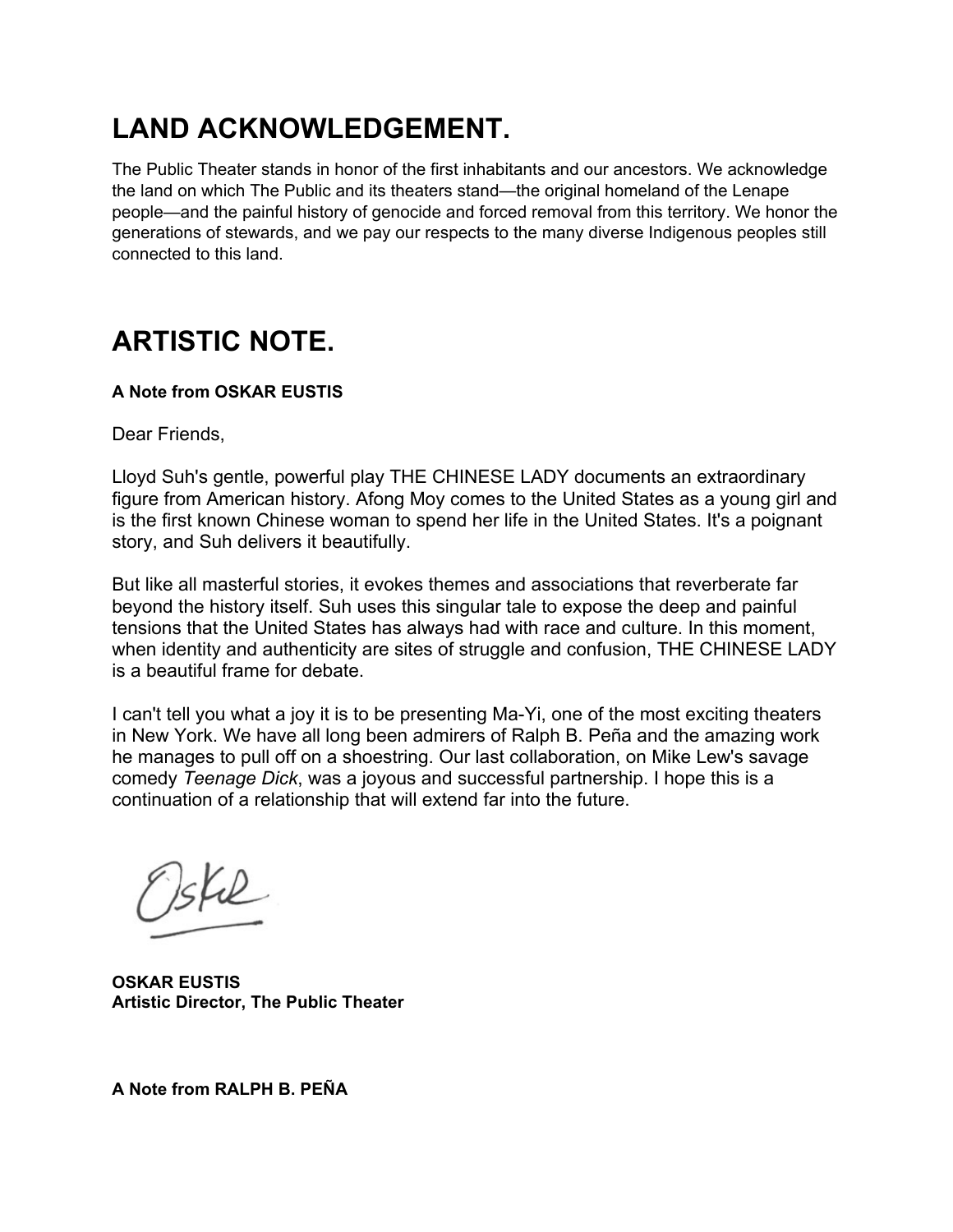I have been an eager student of Afong Moy and her translator Atung since I first read Lloyd Suh's play in 2018. They have led me to a more nuanced appreciation of American history and the inextricable role Chinese immigrants played in nation-building, even as they never escaped the indignities of being "the other."

I am deeply grateful to Oskar Eustis and The Public Theater for partnering with us to bring this play back to New York City, where Afong Moy was first presented as "The Chinese Lady" in 1836. I am also indebted to the staggering talents of Shannon Tyo, Daniel K. Isaac, Cindy Im, and Jon Norman Schneider. They have given so much of themselves in resurrecting these characters.

I have always thought Lloyd's play to be timeless. Today, I think of it as timely. Afong Moy considered it her mission to bridge the gap between America and China, and to foster greater empathy between their peoples.

This is a continuation of that mission.

MAIN

**RALPH B. PEÑA Artistic Director, Ma-Yi Theater Company**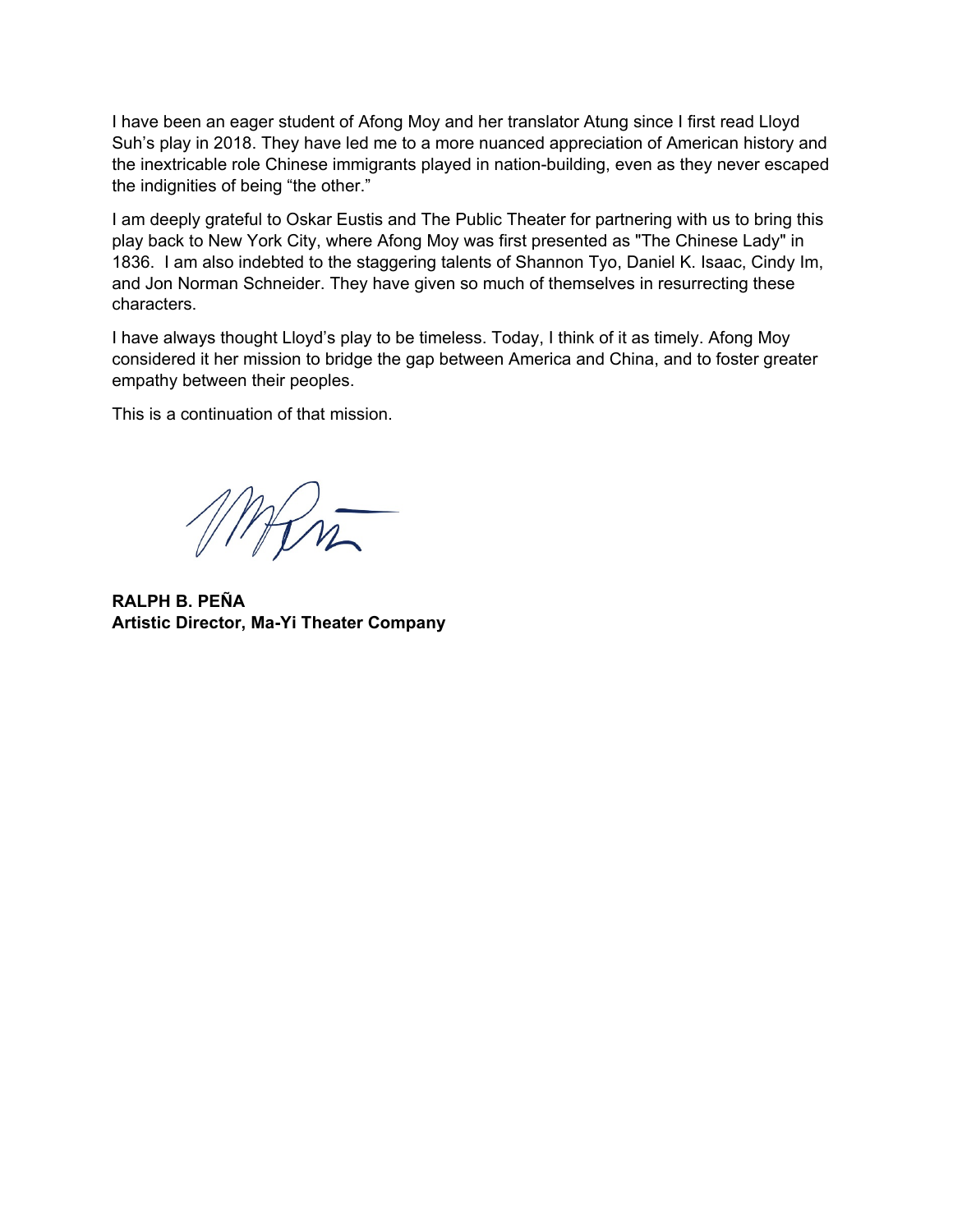# **BIOS.**

**CINDY IM** she/her (*Afong Moy Alternate*). International Theater: *11 Septembre 2001* (Theatre Dijon Bourgogne/REDCAT Center for New Performance). Off-Broadway: *The World of Extreme Happiness* (Manhattan Theatre Club). Regional Theater: *Hannah and the Dread Gazebo*, *Julius Caesar*, *Great Expectations*, *The Winter's Tale* (Oregon Shakespeare Festival); *Vietgone, The Orphan of Zhao, Stuck Elevator*, *4000 Miles* (American Conservatory Theater); *The Orphan of Zhao* (La Jolla Playhouse); *Miss Bennet: Christmas at Pemberley* (Marin Theatre Company); *Twelfth Night* (California Shakespeare Theater); *The Snow Queen* (San Jose Repertory Theatre); *The World of Extreme Happiness* (Goodman Theatre); *Measure for Measure* (Seattle Shakespeare Company). TV: "Manifest" (NBC). Film: *Tigertail* (Netflix).

**DANIEL K. ISAAC** he/him (*Atung*). The Public: Under the Radar Festival 2013, *La Divina Caricatura.* Off-Broadway: *You Never Touched the Dirt* (Clubbed Thumb), *The Chinese Lady* (Ma-Yi/Barrington Stage), *The Gentleman Caller* (Abingdon), *Sagittarius Ponderosa* (NAATCO), *Underland* (59E59), *La Divina Caricatura* (La MaMa & St. Ann's), *Anna Nicole the Opera* (BAM). Regional: *The Ballad of Little Jo* (Two River), *Miss Electricity* (La Jolla Playhouse). Film/TV: Six seasons as 'Ben Kim' on "Billions" (Showtime); *The Drummer* (opposite Danny Glover); "The Expecting" (Quibi); "The Deuce;" "Crashing;" *Too Big To Fail* (HBO); *Money Monster* (dir. Jodie Foster); "The Jim Gaffigan Show" (TV LAND); "Person of Interest" (CBS); and 'Jeremy' on "The Other Two" (Comedy Central). Training: USCD, BADA. [DanielKIsaac.com](https://nam10.safelinks.protection.outlook.com/?url=http%3A%2F%2Fdanielkisaac.com%2F&data=04%7C01%7C%7C44686163e5e24a4217f808d9cfcb92fd%7C819f3c4644b8404c8220f690820adca2%7C0%7C0%7C637769295542575170%7CUnknown%7CTWFpbGZsb3d8eyJWIjoiMC4wLjAwMDAiLCJQIjoiV2luMzIiLCJBTiI6Ik1haWwiLCJXVCI6Mn0%3D%7C3000&sdata=ZTC0YgPkYivussEJQefb14zVmlyTyDAhUOXZVxhNZn8%3D&reserved=0)

**JON NORMAN SCHNEIDER** he/him (*Atung Alternate*). The Public: *Awake & Sing!* (with NAATCO) and *Durango*. Select New York: title role in *Henry VI Parts 1-3* (NAATCO), *Lunch Bunch* (Clubbed Thumb), *The Oldest Boy* (LCT), *Queens Boulevard (the musical)* (Signature), *A Map of Virtue* (13P), among others. Regional: Actors Theatre of Louisville, Alley, Alliance, Barrington Stage Company, Dorset Theatre Festival, Goodman, Huntington, Kennedy Center, Long Wharf, Magic, McCarter, Milwaukee Rep, Mosaic, Northern Stage, and The Old Globe. Film: *Bitter Melon*, *Manila Is Full of Men Named Boy*, *The Normals*, and HBO's *Angel Rodriguez*. TV: "The Endgame," "Succession," "Jessica Jones," "Veep," "30 Rock," and "Law & Order: Criminal Intent."

**SHANNON TYO** she/her (*Afong Moy*). Off-Broadway: *The Chinese Lady* (Ma-Yi/Barrington Stage), *Kentucky* (EST), *Bikeman* (Tribeca PAC)*.* Select regional: *The Good Book* (Berkeley Rep), *Fun Home* (Baltimore Center Stage), *Broadway Bounty Hunter* (Barrington Stage), *Smart People* (Geva Theatre), *Bright Half Life* (Kitchen Theatre)*, The White Snake* (The Old Globe), *Miss Saigon* (Pioneer Theatre, Music Theatre Wichita), *The 25th Annual Putnam County Spelling Bee* (Northern Stage). TV: "30 Rock" (NBC), "The Last O.G." (TBS), "Rediscovering Christmas" (Lifetime). Audio: *The MS Phoenix Rising* (Playwrights Horizons), *antarctica* (Two River Theater), *Half the Sky* (5th Avenue Theater), *The Girl from the Sea* (2021 SOVAS Award, Audiobook Narration), *Vancouver* (Ma-Yi). [shannon-tyo.com](https://nam10.safelinks.protection.outlook.com/?url=http%3A%2F%2Fshannon-tyo.com%2F&data=04%7C01%7C%7C89135d24006b4f04816708d9e8110033%7C819f3c4644b8404c8220f690820adca2%7C0%7C0%7C637795982006952529%7CUnknown%7CTWFpbGZsb3d8eyJWIjoiMC4wLjAwMDAiLCJQIjoiV2luMzIiLCJBTiI6Ik1haWwiLCJXVCI6Mn0%3D%7C3000&sdata=nCFsArUMW3r7r25IcPudmQEBSzi6JsZWJF4opBA6JTo%3D&reserved=0)

**LLOYD SUH** he/him (*Playwright*). Lloyd Suh is also the author of *Bina's Six Apples* (premiering at Children's Theatre Co. and Alliance Theater this season), *Charles Francis Chan Jr.'s Exotic Oriental Murder Mystery, American Hwangap, The Wong Kids in the Secret of the Space Chupacabra Go!, Jesus in India*, and others, produced with Ma-Yi, Magic, EST, NAATCO, Milwaukee Rep, and more, including internationally at the Cultural Center of the Philippines and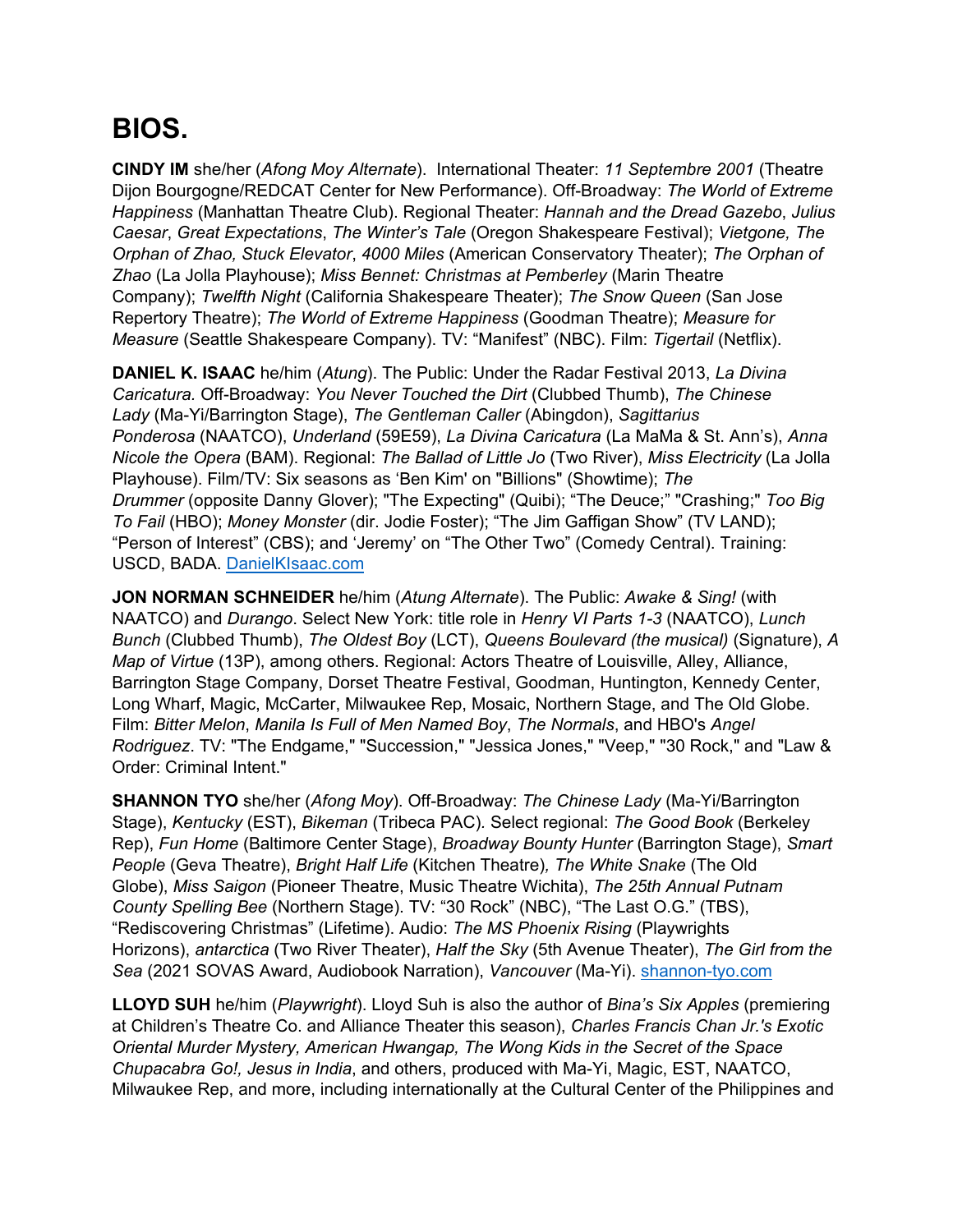with PCPA in Seoul, South Korea. He has received a Guggenheim Fellowship, the Herb Alpert Award in the Arts, and the Horton Foote Prize. He was elected in 2016 to the Dramatists Guild Council.

**RALPH B. PEÑA** he/him (*Director*). Ralph B. Peña is the Artistic Director of Ma-Yi Theater Company in New York. Recent directing projects include *The Chinese Lady, Felix Starro, Among The Dead, Once Upon a (korean) Time*, and the short film *Vancouver*. His work has been seen on the stages of The Public Theater, Long Wharf Theater, Ensemble Studio Theater, Victory Gardens, La Jolla Playhouse, Laguna Playhouse, and The Children's Theater Company, among others. He is the recipient of an Obie Award for his work on *The Romance of Magno Rubio.* Peña dedicates THE CHINESE LADY to Damen Conrad Bona.

**JUNGHYUN GEORGIA LEE** (*Scenic Design*). Junghyun Georgia Lee is a Korean-born, NYCbased designer. She designed for NYTW (*Kristina Wong Sweatshop Overlord*), The Public/Ma-Yi (*Teenage Dick*), Soho Rep, The Play Co., Alley Theatre, Hartford Stage, Long Wharf Theatre, Guthrie Theater, Huntington Theatre Company, Indiana Repertory, Syracuse Stage, Alliance, and Children's Theatre Company. She is a member of New Neighborhood. MFA, Yale School of Drama. [junghyungeorgialeedesign.com](https://www.junghyungeorgialeedesign.com/)

**LINDA CHO** (*Costume Design*). The Public: *Wild Goose Dreams, Two Noble Kinsmen, Durango*. Broadway: *Potus*, *Take Me out, The Great Society, Lifespan of a Fact, Anastasia* (Tony nomination), *A Gentlemen's Guide to Love & Murder* (Tony Award), *The Velocity of Autumn.* Off Broadway: *Twilight, Cambodian Rock Band* (Signature Theater); *Kristina Wong, Sweatshop Overlord* and *Endlings* (NYTW). Regional: *A Thousand Splendid Suns* (A.C.T.); *Bhangin' It* (La Jolla Playhouse). Opera: *Samason et Dalila* (MET Opera). Other: TDF's Irene Sharaff Young Master Award, Ruth Morely Design Award; Advisory Committee Member of the American Theater Wing. MFA, Yale School of Drama. [lindacho.com](https://nam10.safelinks.protection.outlook.com/?url=http%3A%2F%2Flindacho.com%2F&data=04%7C01%7C%7C2d115c0a9c564d8142e808d9e98b83ef%7C819f3c4644b8404c8220f690820adca2%7C0%7C1%7C637797607727630834%7CUnknown%7CTWFpbGZsb3d8eyJWIjoiMC4wLjAwMDAiLCJQIjoiV2luMzIiLCJBTiI6Ik1haWwiLCJXVCI6Mn0%3D%7C0&sdata=%2FOm4D8%2ByBoG8NtRjbe42pMKxjvjhDSY8sfL9rkAJqq0%3D&reserved=0)

**JIYOUN CHANG** (*Co-Lighting Design*). Credits: *The Chinese Lady* (Long Wharf Theatre)*, Bina's Six Apples* (Lloyd Suh, Children's Theatre Company), *Slave Play* (nominations for Tony, Drama Desk, Henry Hewes, Broadway Awards), *Merry Wives* (The Public's Delacorte Theatre), *Letters of Suresh* (2nd Stage), *for colored girls who have considered suicide/when the rainbow Is enuf* (The Public), *Marys Seacole* (Henry Hewes nomination, LCT3)*.* More credits at 2nd Stage, Roundabout, ATC, NYTW, BAM (Obie Award), MCC, Signature, Guggenheim, Berkeley Rep, Cal Shakes (TBA nomination), Guthrie*,* The Old Globe, OSF (Falstaff Award), Studio Theatre.

**ELIZABETH MAK** (*Co-Lighting Design*). Elizabeth Mak is a theater artist and designer based in New York and Singapore. New York: *The Tricky Part, A Walk in the Woods* (The Barrow Group); *They, Themself and Schmerm* (The Public's UTR Festival INCOMING!); *Rocco, Chelsea, Adriana…* (HERE Arts). Regional: *Miss You Like Hell* (Baltimore Center Stage); *Tiny Houses* (Cleveland Playhouse, Cincinnati Playhouse); *Bridges of Madison County* (Philadelphia Theatre Company); *Square Root of Three Sisters* (International Festival of Arts and Ideas). Resident designer with Albany Park Theater Project. Yale School of Drama. Member of IATSE Local USA 829 and Wingspace Theatrical Design. Founder of Rainshadow Studios. [elizabethmak.com](https://nam10.safelinks.protection.outlook.com/?url=http%3A%2F%2Felizabethmak.com%2F&data=04%7C01%7C%7C485a8582f9c34ceafeb708d9d1918ebc%7C819f3c4644b8404c8220f690820adca2%7C0%7C0%7C637771245457548474%7CUnknown%7CTWFpbGZsb3d8eyJWIjoiMC4wLjAwMDAiLCJQIjoiV2luMzIiLCJBTiI6Ik1haWwiLCJXVCI6Mn0%3D%7C3000&sdata=b%2B5Zd9y%2FpJTv9IoDfpFqDf5TiMSOLE60v3Ta1du7USU%3D&reserved=0)

**FABIAN OBISPO** (*Sound Design/Original Music*). Ma-Yi: *Felix Starro, Teenage Dick*. The Public: *Sea Wall/A Life, Oedipus El Rey, Durango, Two Sisters and a Piano*. Other Off-Broadway credits: Manhattan Theatre Club, Manhattan Class Company, Classic Stage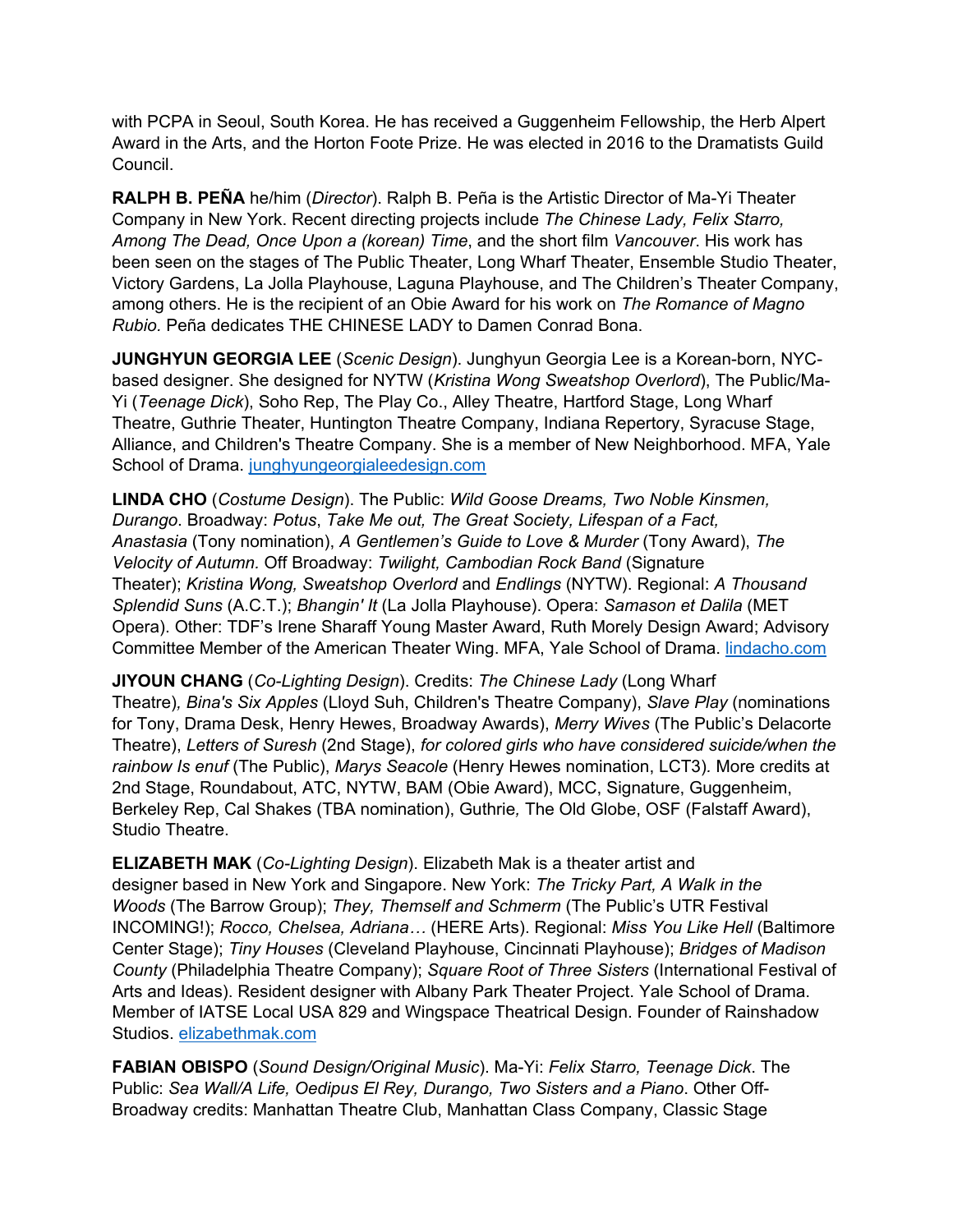Company, Atlantic Theater Company, Vineyard Theatre, The New Group, New York Theatre Workshop, Theatre for a New Audience, Primary Stages. Regional credits include Arena Stage, Shakespeare Theatre Company, The Kennedy Center, A.C.T., Goodman Theatre, Guthrie Theater, Oregon Shakespeare Festival, Huntington Theatre Company, Cincinnati Playhouse in the Park, Seattle Rep, Hartford Stage, and Indiana Rep, among others.

**SHAWN DUAN** (*Projections Design*). Shawn Duan is a New York-based Projections/Media Designer. Recently in New York: *Letters of Suresh* (2nd Stage). Other NYC credits: the MET Museum, New York City Opera, The Public Theater. Regional: Arena Stage, The Alliance, Berkeley Repertory, Dallas Theater Center, Denver Center for the Performing Arts, The Guthrie, The MUNY, Oregon Shakespeare Festival, Seattle Repertory, South Coast Repertory. Tour/Concert work include: An Evening with Pacino (US/international), HK Arts Festival, numerous US tours and Las Vegas shows/concerts. Film/video: VFX Supervisor and editor.

**ALEXANDER WYLIE** he/him (*Props Manager*). The Public: *Merry Wives, Soft Power, Ain't No Mo' ,* Mobile Unit's *The Tempest.* Broadway: *Broadway Backwards 2019.* Off-Broadway: *Long Day's Journey Into Night* (Audible at Minetta Lane), *Selling Kabul* (Playwrights Horizons), *Twilight: Los Angeles 1992* (Signature Theatre), *72 Miles to Go* (Roundabout Theatre), *Timon of Athens* (TFANA), *Dr. Ride's American Beach House* (Ars Nova), *Macbeth* (Classic Stage Company). Film: *TROY*. MFA: UNC School of the Arts. [alexanderwylie.com](https://nam10.safelinks.protection.outlook.com/?url=http%3A%2F%2Falexanderwylie.com%2F&data=04%7C01%7C%7C7ba1937a48c747a649d708d9e5bb1d1f%7C819f3c4644b8404c8220f690820adca2%7C0%7C0%7C637793414080702560%7CUnknown%7CTWFpbGZsb3d8eyJWIjoiMC4wLjAwMDAiLCJQIjoiV2luMzIiLCJBTiI6Ik1haWwiLCJXVCI6Mn0%3D%7C3000&sdata=ZwDJphrTplt%2BugbJT7haSnWVKdqEAKpZ9j2qRVduJzw%3D&reserved=0)

**MAGGIE MANZANO** (*Production Stage Manager*). Originally from San Francisco, Manzano received their BFA in Stage Management from SFSU and freelanced in the Bay Area for several years before arriving in NYC just in time for a pandemic. Select credits include: *A Christmas Carol* (St. Louis Rep), *The Chinese Lady* (Long Wharf Theater), *Men on Boats* (American Conservatory Theater), *Rhinoceros* (American Conservatory Theater), and *Brownsville Song* (Shotgun Players). Make All Art Free.

**BRODY THRASH** he/him (*Stage Manager*). Recent credits: *ZeroSpace, Rosie Revere: Engineer & Friends* (tour), *Spring Awakening*.

**MA-YI THEATER COMPANY** (*Producer*). **MA-YI THEATER COMPANY** was founded in 1989 for the production and development of new plays and performance work discussing and engaging with the Filipino American experience. In 1998, responding to the growing need for a developmental venue for Pan-Asian American texts, Ma-Yi expanded its mission to include works by Asian American playwrights of all ethnicities and origins. Its numerous acclaimed productions include Haruna Lee's *Suicide Forest*, Jessica Hagedorn & Fabian Obispo's *Felix Starro*, Mike Lew's *Teenage Dick* and *Bike America*, Qui Nguyen's *The Inexplicable Redemption of Agent G* and *Soul Samurai* (with Vampire Cowboys), Hansol Jung's *Among The Dead*, Lloyd Suh's *The Chinese Lady*, and Lonnie Carter's *The Romance of Magno Rubio*. In the wake of the COVID-19 pandemic, Ma-Yi pivoted to the creation and production of digital content from Asian American artists to keep members of the community employed – this endeavor was known as Ma-Yi Studios. Productions to come out of Ma-Yi Studios include short films like *Sophocles in Staten Island* and *Vancouver* (produced in association with Chicago International Puppet Theater Festival); short subjects like *Pinoy Street Dancers* and *A Divergent War: Songs for the Pandemic*; and digital readings of plays such as *Clippy & Ms. U*, *Final Boarding Call* (in association with WP Theater), *ONCE UPON A (korean) TIME, My H8 Letter to*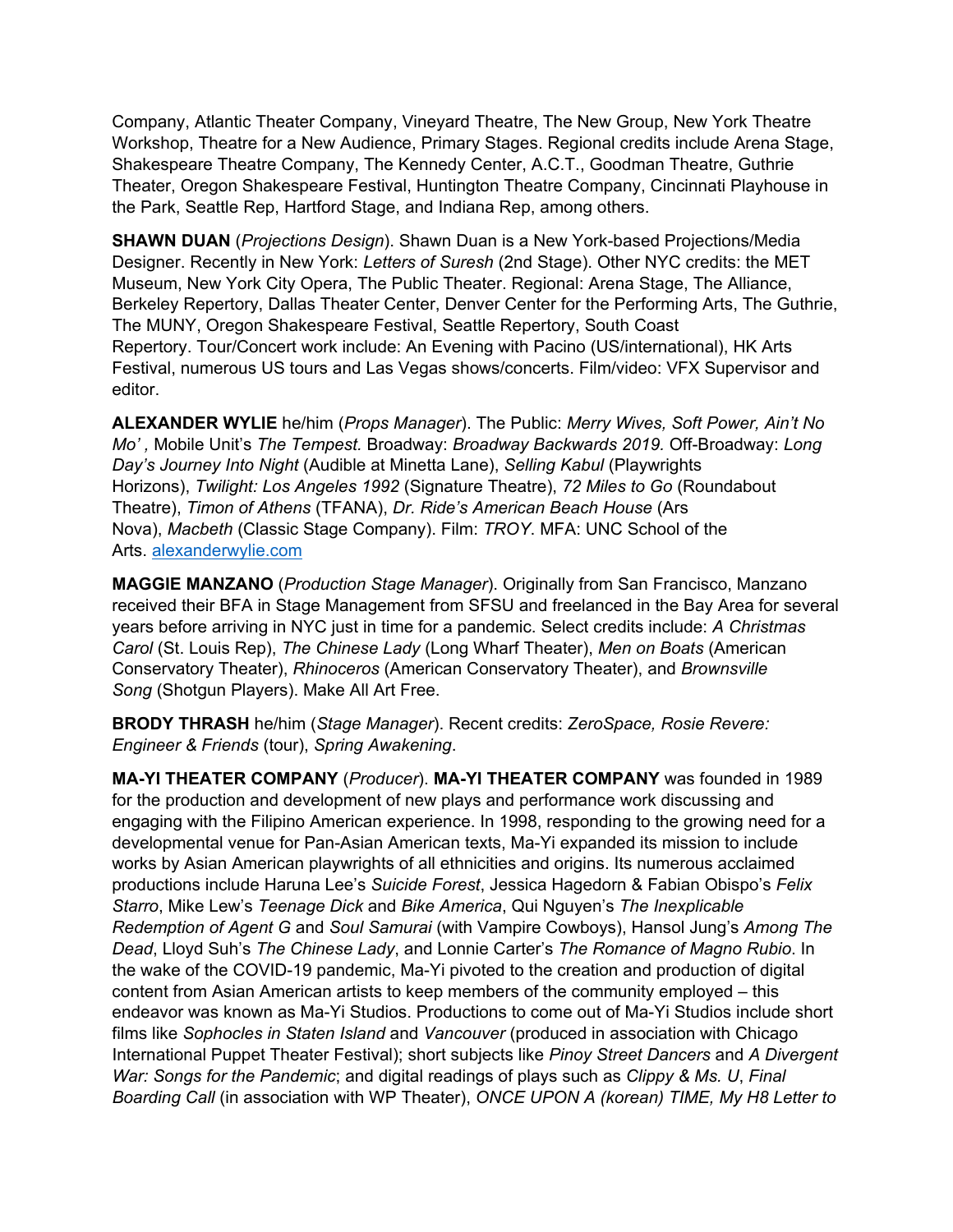*the Gr8 American Theatre*, *Dong Xuan Center*, and *The House of Billy Paul*; and more. Ma-Yi Theater Company's works have won a total of 10 Obie Awards, 3 Lucille Lortel Awards, an Off-Broadway Alliance Award, a Richard Rodgers Award, a Drama Desk nomination for Best Play, numerous Henry Hewes Design Award nominations, and in May 2010, a special Drama Desk award for "more than two decades of excellence and for nurturing Asian American voices in stylistically varied and engaging theatre." Ma-Yi Theater Company is currently under the leadership of Producing Artistic Director Ralph B. Peña.

**THE PUBLIC THEATER** (*Presenter*). **THE PUBLIC** continues the work of its visionary founder Joe Papp as a civic institution engaging, both on-stage and off, with some of the most important ideas and social issues of today. Conceived over 60 years ago as one of the nation's first nonprofit theaters, The Public has long operated on the principles that theater is an essential cultural force and that art and culture belong to everyone. Under the leadership of Artistic Director Oskar Eustis and Executive Director Patrick Willingham, The Public's wide breadth of programming includes an annual season of new work at its landmark home at Astor Place, Free Shakespeare in the Park at The Delacorte Theater in Central Park, the Mobile Unit touring throughout New York City's five boroughs, Public Forum, Under the Radar, Public Lab, Public Works, Public Shakespeare Initiative, and Joe's Pub. Since premiering *HAIR* in 1967, The Public continues to create the canon of American Theater and is currently represented on Broadway by the Tony Award-winning musical *Hamilton* by Lin-Manuel Miranda. Their programs and productions can also be seen regionally across the country and around the world. The Public has received 59 Tony Awards, 184 Obie Awards, 55 Drama Desk Awards, 58 Lortel Awards, 34 Outer Critic Circle Awards, 13 New York Drama Critics' Circle Awards, 58 AUDELCO Awards, 6 Antonyo Awards, and 6 Pulitzer Prizes. [publictheater.org](http://publictheater.org/)

**BARRINGTON STAGE COMPANY** (*Original Production Co-Producer*). **Barrington Stage Company** (BSC) is an award-winning regional theatre located in Pittsfield, MA. Co-founded in 1995 by Artistic Director Julianne Boyd, BSC garnered national attention when it premiered *The 25th Annual Putnam County Spelling Bee*, which later transferred to Broadway and won two Tony Awards. Other world premieres include *Freud's Last Session*, *Becoming Dr. Ruth*, and *American Son*. BSC's production of *On the Town* transferred to Broadway in 2014, where it was nominated for four Tony Awards. BSC continues to gain national recognition for its superior-quality productions and comprehensive community and educational programming. [www.barringtonstageco.org](https://nam10.safelinks.protection.outlook.com/?url=http%3A%2F%2Fwww.barringtonstageco.org%2F&data=04%7C01%7C%7C519d46a842fb452c72db08d9ebfdb874%7C819f3c4644b8404c8220f690820adca2%7C0%7C0%7C637800297245794423%7CUnknown%7CTWFpbGZsb3d8eyJWIjoiMC4wLjAwMDAiLCJQIjoiV2luMzIiLCJBTiI6Ik1haWwiLCJXVCI6Mn0%3D%7C3000&sdata=8K%2BRJFw6YxwcLtLuPstF1jORzGEd2IlEz2QtRJ7DtqU%3D&reserved=0)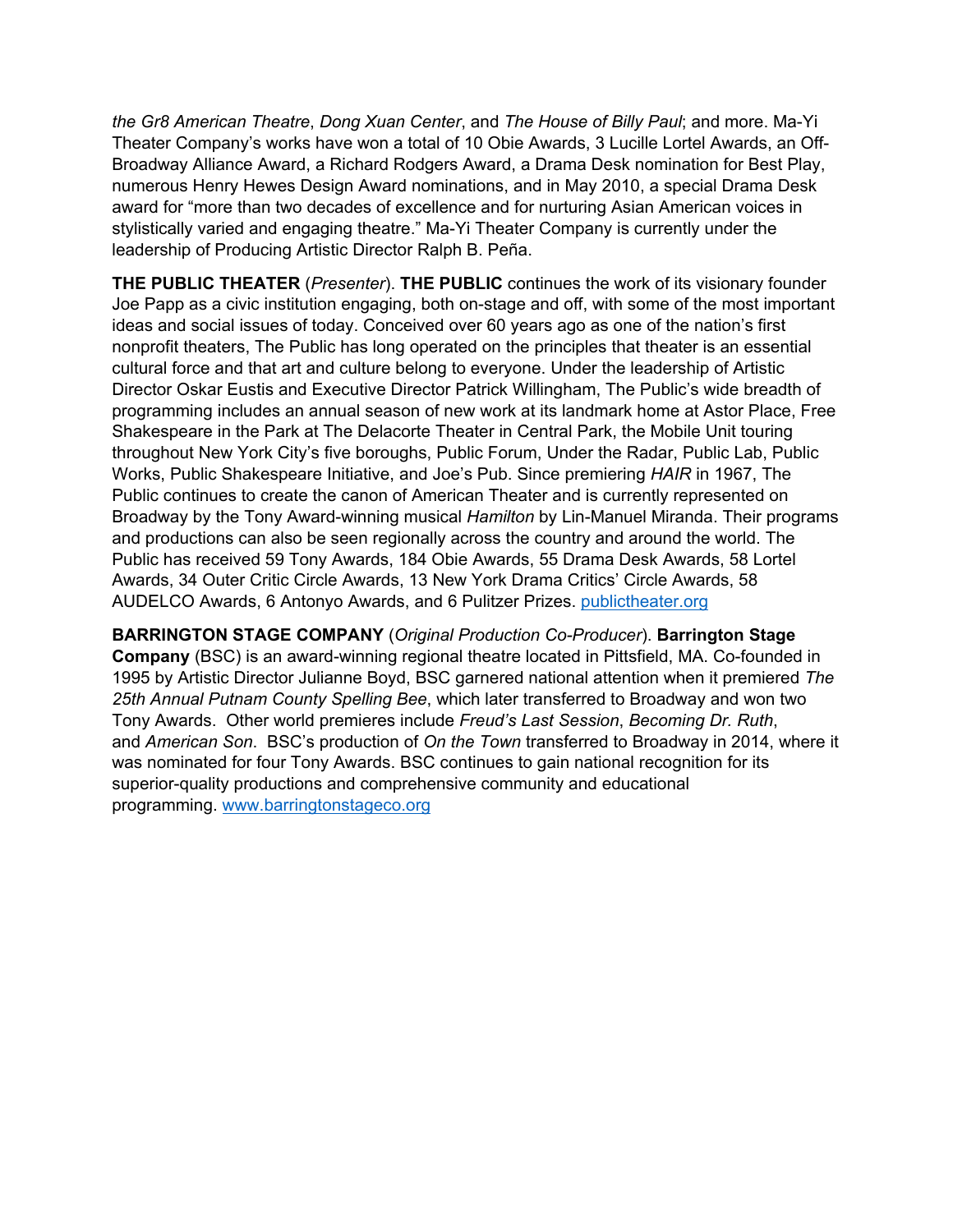# **THE CHINESE LADY SHOW STAFF.**

Associate Scenic Designer **RIW RAKKULCHON** Associate Costume Designer **HERIN KAPUTKIN** Associate Sound Designer **LIAM BELLMAN SHARPE** Associate Projection Designer **RIDLEY WALKER** Chinese Translator **OLIVER WONG** Chinese Translation Reader/Monitor **DENNIS YEUH-YEH LI** Technical Director and Assistant Production Manager **AURELIA "RAILZ" LYMAN** Assistant Production Manager **JESSICA NEKRITZ** Lead Carpenter **WILLIAM ADAMS** Carpenters **NICK BRESTER, WILLIAM LUKE BURTON, BRIAN QUINONES, CALEB POLECEK** Deck Carpenter **WILLIAM ADAMS** Production Electrician **CODY RICHARDSON** Electricians **ADINA VALERIO, MICHAEL KALMANOWITZ, MIRIAM MEJIA, KYLE PITTS, REMY M. LEELIKE** Production Audio/Video **ALEXANDRA "ALLY" LENIHAN** Audio/Video Board Operator **BRANDON YORK** Audio/Video Technicians **BRANDON YORK, ALEX LOVING, NOAH PHILLIPS, PARKER DAMM** Electrics Consultant **STEPHEN CORNELIUS**

Wardrobe Supervisor **MARGARITA HERRERA**

Deck Crew **KAT MEISTER**

Light Board Operator/Programmer **MATT LAZARUS**

Swing Crew **DAJANE WILSON**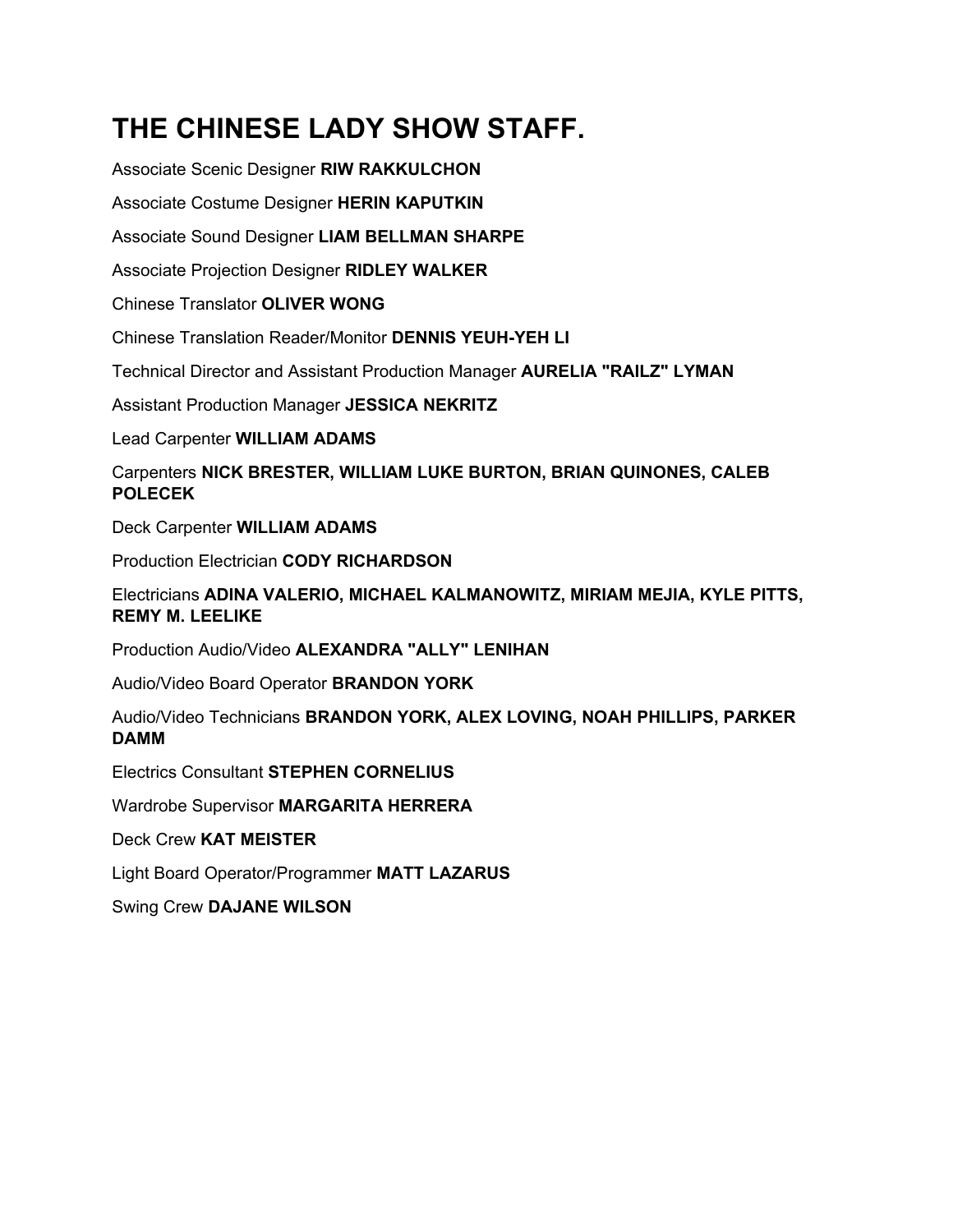# **PRODUCTION CREDITS.**



THE ACTORS AND STAGE MANAGERS EMPLOYED IN THIS PRODUCTION ARE MEMBERS OF ACTORS' EQUITY ASSOCIATION, THE UNION OF  $\widetilde{P}$  professional actors and stage managers in the united states.

# United Scenic Artists Local USA 829, IATSI

The Representative Voice of Designers a Scenic Artists for the Entertainment Industry





The Director is a member of the **STAGE DIRECTORS AND CHOREOGRAPHERS SOCIETY,** a national theatrical labor union.

PRG - Lighting, Sound, Video Equipment

Stonedog Studios - Scenic Build

Rosebrand Printhead Studios

Long Wharf Theater - Props and Costumes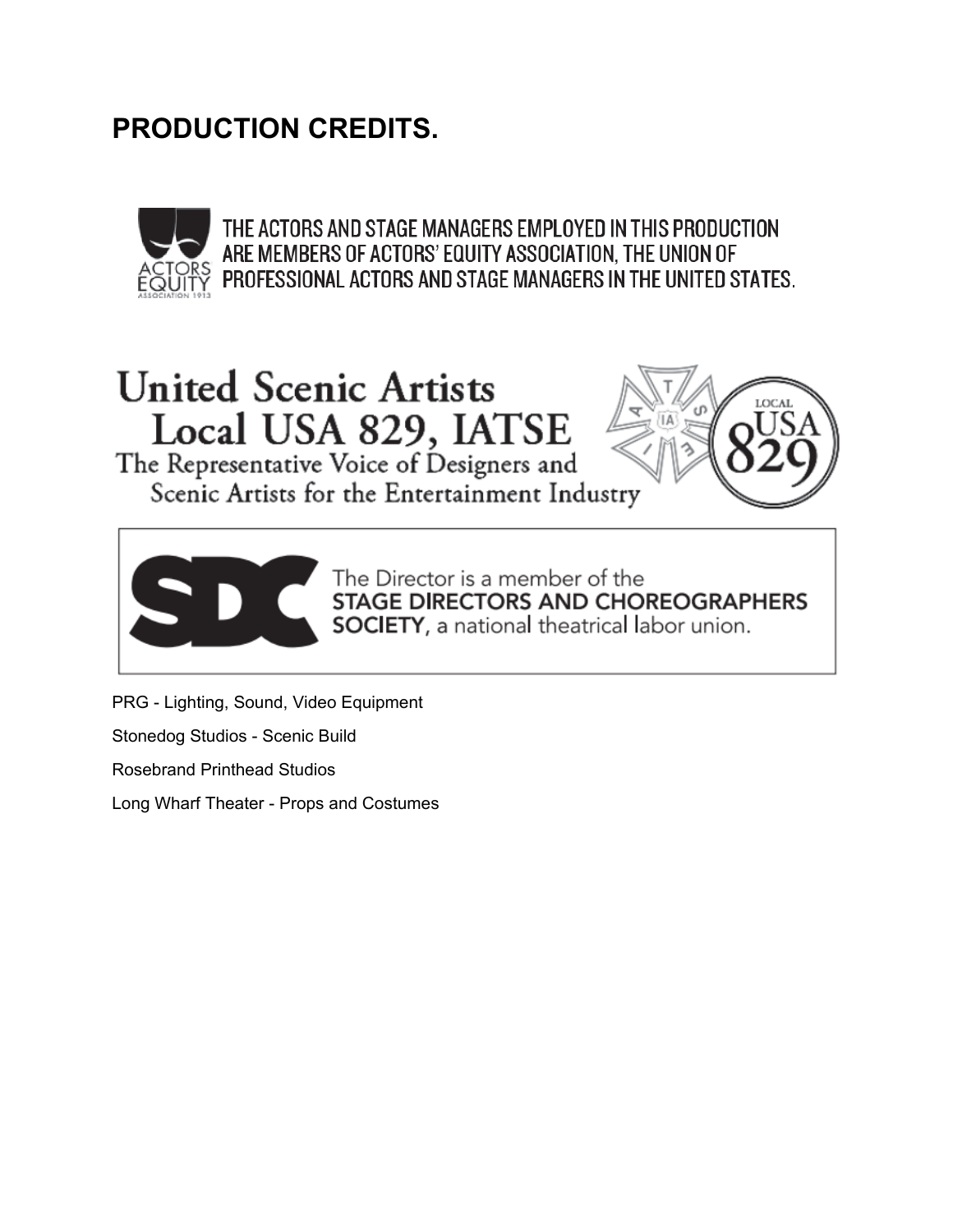# **MA-YI STAFF.**

Producing Artistic Director: **Ralph B. Peña** Associate Producer: **Jakob Carter** Associate, Marketing and Community Outreach: **Jesse Jae Hoon** Resident Playwrights: **Mike Lew** and **Rehana Lew Mirza** Company Manager, COVID Compliance Officer: **Jennifer Haining** Literary Manager: **Joi Barrios** Community Outreach Consultant: **Nancy Bulalacao**

Legal:

**Jerry Tower; Gibson Dunn Legal Counsel Mark S. Lichtenstein; Crowell & Moring LLP Legal Counsel**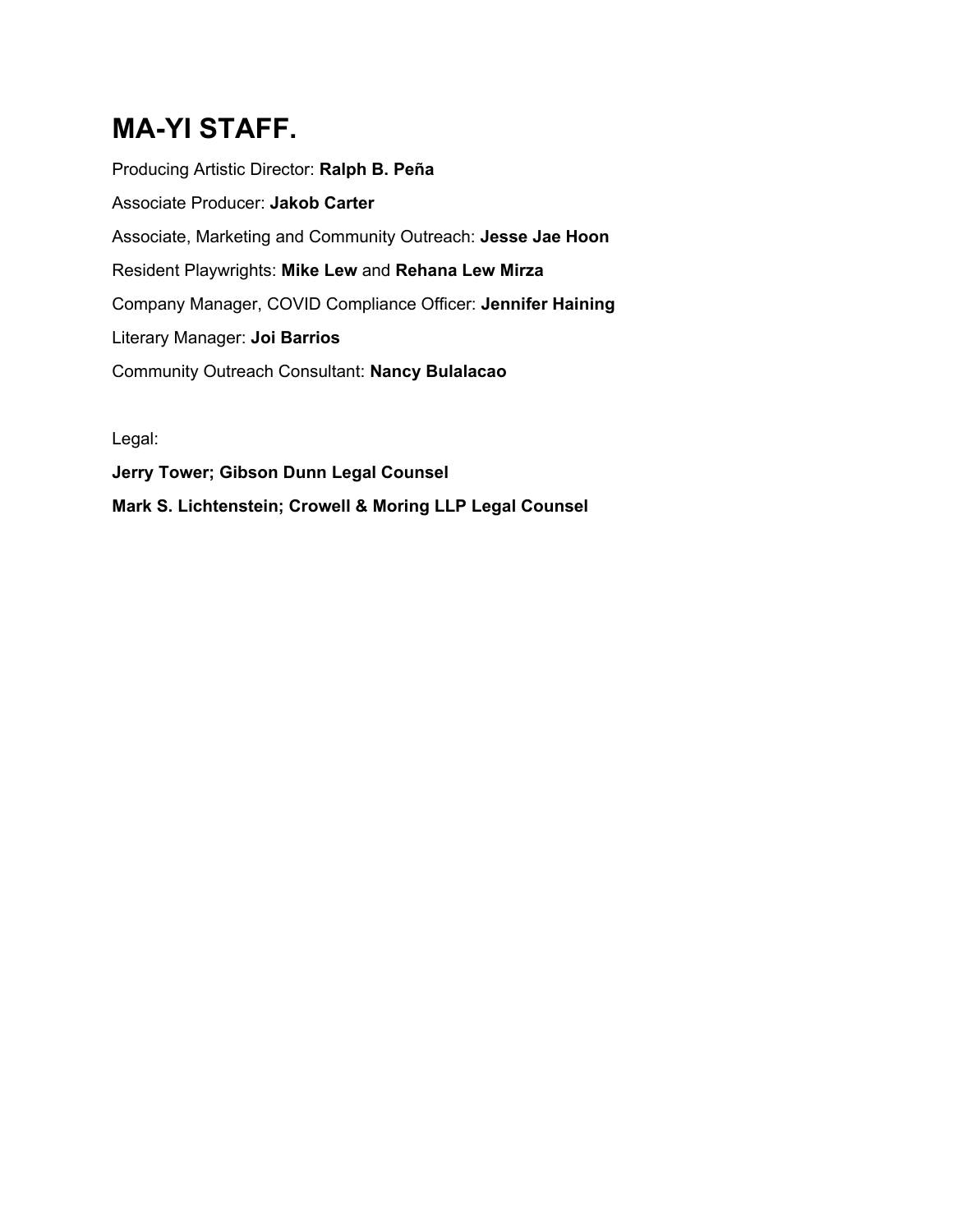# **THE PUBLIC STAFF.**

## **Executive Office**

**Artistic Director** ... Oskar Eustis **Executive Director** ... Patrick Willingham

**Associate Artistic Director/Director of Public Theater Product**i **ons** … Mandy Hackett **Associate Artistic Director/ Resident Director** … Saheem Ali **Managing Director** … Jeremy Adams **Senior Director, Development** … Kristina Hoge **Chief Marketing Officer** … Tom McCann **Senior Director, Human Resources** … Sarah Rosen **Senior Director, Facility Operations** … Valerie D. Simmons **Administrative Chief of Staff** … Rosalind Barbour **Director, Strategic Research and Planning** … Ciara Murphy **Artistic Associate** … Jessica Slaght **Executive Assistant to the Executive Director** … Carla Bianco-Biagini **Board Governance Manager** … Jessica Wang **Artistic Office Assistant** … Irving Torres-Lopez **Associate Director, Public Theater Productions** … Leah Cloney-Matthes

**Producer of Artistic Programs / Interim Director of the Mobile Unit** … Roxanna Barrios **Artistic Programs Associate** … Asha Nelson-Williams **Master Writer Chair** … Suzan-Lori Parks **Resident Artists** … Tarell Alvin McCraney, Daniel Sullivan, Shaina Taub **Director Of Voice** … Andrew Wade **Shakespeare Scholars In Residence** … James Shapiro, Ayanna Thompson

## **Producing**

**Director of Producing** … Yuvika Tolani **Line Producers** … Audrey Frischman, Garlia Cornelia Jones **Producing Coordinator** … Amy Lau Croyle

# **Casting**

**Directors of Casting** … Jordan Thaler, Heidi Griffiths **Casting Director** … Kate Murray **Casting Associate** … Chalin Tulyathan

#### **General Management**

**Associate General Manager** … Alyssa Simmons **General Management Business Manager** … Chantal Thomson **Senior Contracts Manager** … Rachel London **Company Managers** … Heather Fichthorn, Liza Witmer, Jillian Brinberg **Associate Company Managers** ... Cody Johnson, Andreas Huang **Assistant Company Manager** ... Nate Shelton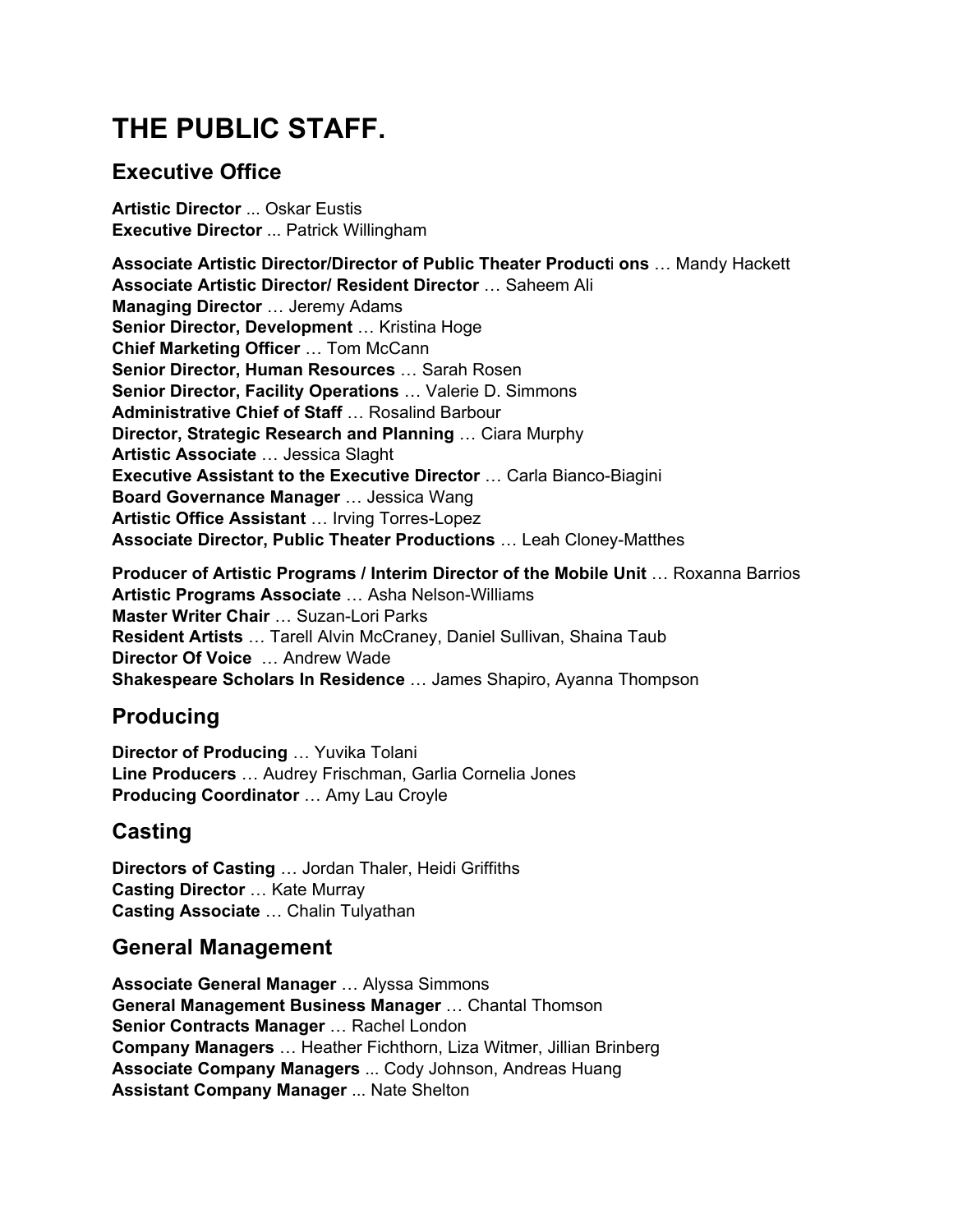**House Seat Coordinator** … Carlos Serrano **General Management Associate** … Sabrina Aziz

#### **New Work Development**

**Director, New Artists and Dramaturgy Pipeline** … Jack Phillips Moore **Tow Playwright in Residence** … Erika Dickerson-Despenza **New Works Department Assistant** … Salma Zohdi **Script Readers** … Amara Brady, Bonnie Davis, Jessica Owens, Nathaniel Whitehead **Emerging Writers Group** … Nissy Aya, Aya Aziz, Francisca da Silveira, Katie Do, Timothy DuWhite, Ying Ying Li, Julian Mesri, Aridy Nox, Else C

#### **Joe's Pub**

**Director** … Alex Knowlton **Production Manager** … Jon Shriver **Lighting & Technical Supervisor** … Ania Washington **Marketing & Communications Director of Joe's Pub** … Sacha Wynne **Artist Relations & Operations Manager** … Jill Pangallo **Associate Director of Joe's Pub** … Isabel Kim **Communications Assistant** … Ashley Meeks

**Performance Coordinators** … Maria De Barros, Caroline Englander, Alexandra Hall, Marky Hinojosa, Jacob Stiel, Emily Zemba

**Audio Engineers** … Don Fierro, Gaines Legare, Jake Cheriff, Reya Harris, Steve Ha **Lighting Designers** … Colleen Doherty, Daisy Long, Conor Mulligan, Emily Clarkson, Jeanne Anne Carter, Oona Curley, Tyler Learned **Video Engineer** … JR Cronheim **Photographers** … Da Ping Luo, David Andrako, Kelly Cook, Yekaterina Gyadu **Joe's Pub Vanguard Resident** … Laurie Anderson **Joe's Pub Working Group** … Jaime Lozano, Kirsten Maxwell, Roopa Mahadevan, Salty Brine, Sarah Elizabeth Charles

## **Production**

**Production Executive** … Ruth E. Sternberg **Associate Director, Production** … Jonathan Pellow **Production Managers** … Keaton Morris-Stan, Jason Paradine, Caity Joy Smith, Lico Whitfield **Assistant Production Managers** … Kendall Allen, Courtney Banks, Jessica Nekritz **Production Logistics Coordinator** …Samuel Arencibia **Production Administrator** … Kelly Moore **Manager of Designer Relations** … Maxwell Friedman **Assistant to the Production Executive** … Chris Guzman **Production Office Assistant** … Carla Perez **Technical Director** … Nick Moodey **Assistant Technical Directors** … Claire Summers-Jones, Fiona Malone, Benjamin Ramos **Scenery Office Administrator** … Shelley Little **Charge Artist** … Hugh Morris-Stan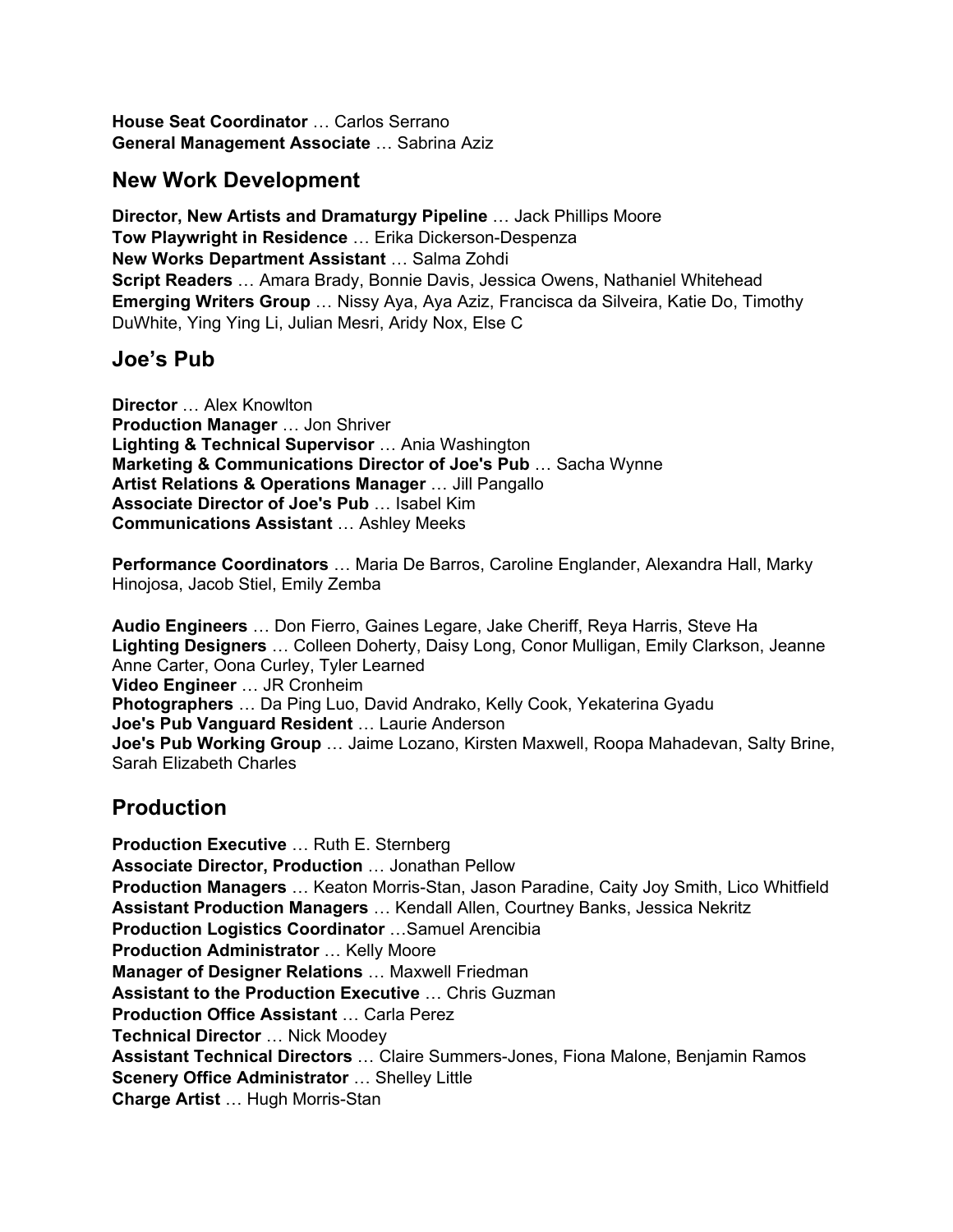**Assistant Charge Artist** … Tacy L. Flaherty **Scene Shop Foreperson** … James Sater **Lead Show Carpenter** … Luis Torres **Draftsperson** … Kathryn Lieber **Director, Costumes** … Luke McDonough **Costume Shop Manager** … Vanessa Watters **Associate Costume Shop Manager** … Melinda Basaca **Costume Shop Administrator** … Declan McDermott **Draper** … Marie Stair **First Hand** ... Audrey Pallmeyer **Audio Supervisor** … Corrine Livingston **Associate Audio Supervisor** … Malachy Kronberg **Assistant Audio Supervisors** … Kortney Barber, Rachel Forbes **Seasonal Assistant Audio Supervisor** … Ollie Ward **Audio Office Administrator** … Carrie Miller Freeman **Music Manager/Audio Shop Foreperson** … Sean Kraft **Props Supervisor** … Sara Swanberg **Associate Props Supervisor** … Rebecca David **Lighting Supervisor** … Alex Brandt **Associate Lighting Supervisor** … Jennie Rodriguez **Lighting Office Administrator** … Michael Rivera **Lighting Shop Foreperson** … Caleb Kubiak **Video Supervisor** … Ido Levran **Assistant Video Supervisor** ... Jeremy Allen

## **Public Works**

**Director of Public Works** … Laurie Woolery **Associate Director of Public Works** … Emily Sophia Knapp **Public Works Manager of Community Impact** … Pablo Hernandez Basulto **Public Works Community Coordinators**… Clara Diaz, Jennifer Haley **Teaching Artists** … Kelly Campbell, Cornelius Davidson, Anthony Vaughn Merchant, Brisa Muñoz, Dahlia Lopez Ramsay

#### **Under the Radar Festival**

**Director, Under the Radar Festival** … Mark Russell **Associate Director, Under the Radar Festival** … Jon Grenay **Marketing Associate, Under the Radar Festival** … Augustus Cook **Program Associate, Under the Radar Festival** … Alverneq Lindsay

#### **Mobile Unit**

**Associate Director** … Praycious Wilson-Gay **Mobile Unit Program Assistant** … Jose Hugo Hurtado

#### **Public Shakespeare Initiative**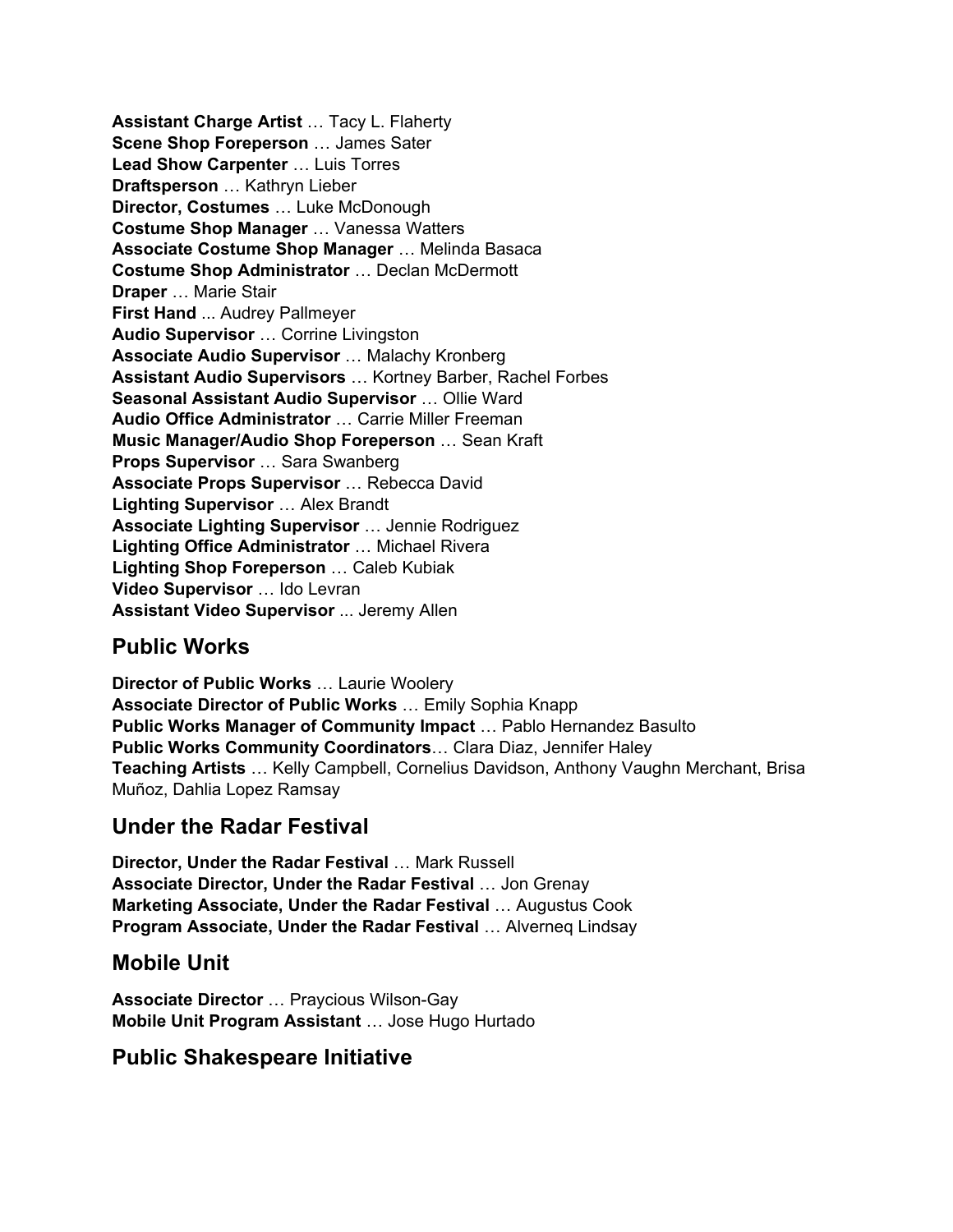#### **Director, Public Shakespeare Initiative** … Michael Sexton

**Teaching Artists** … Antonio Brown, Julie A. Congress, Jennifer Curfman, Stephen Galberth, Salomon Lerner, Melissa Salguero, Alexandria Wailes

#### **Finance & Administration**

**Associate Director, Financial Planning & Analysis** … Topher Soltys **Payroll Specialist**… Leya Van Doren **Finance Associate** … Trisha Hirano **Interim Controller** … Tim Jung **Interim Accountants** … David Levin, Tyler Morse **Finance Consultant** … Noah Schneiderman **HR Business Partner Consultants (Brainy HR Solutions)** … Syrine Amia Reese-Gaines, Fior Pena-Torres, Conchita Moody, Viland Valdez, Christine Watts **HR Special Projects Coordinator** … Nissa Syverson

## **Health & Safety**

**COVID Testing Coordinator** … Brittany Sellers **COVID Compliance Monitors** … Heather Englander, Tyler Forrest, Jackie Trailes

#### **Development**

**Director, Institutional Partnerships and Development Communications** … Kristen Gongora **Senior Project Manager** … Ann Marie Gong **Advisor, Leadership Giving** … Jan Gura **Director, Individual Giving** … Becca Niemeyer **Director, Special Events** … Brooke Amico **Director, Advancement Services** … Susan Hayes **Membership Manager** … Matt Finnerty **Major Gifts Officer** … Elizabeth Kipp-Giusti **Manager, Special Events** … Madeline Ricca **Special Events Associate**... Chaele Davis **Associate Director, Institutional Partnerships** ... Gina DiRado **Manager, Institutional Partnerships** ... Gabriel Lozada **Senior Manager, Development Communications** … T.J. Berardo **Associate Director, Tessitura Ticketing Operations** … Zac Ford **Assistant Director, Advancement Services** … Kelsey Moriarty **Senior Manager, Advancement Services Operations** … Taylor Logan **Senior Associate, Advancement Services Operations** … Richard Mena **Senior Manager, Tessitura Data Information & Analytics** … Cassidy Liz **Associate, Patron Services** ... Shannon Teppert

#### **Marketing**

**Director, Marketing**… Justin Dewey **Marketing Manager** … Marivic Tagala **Senior Manager, Marketing** … Aoife Mahoodf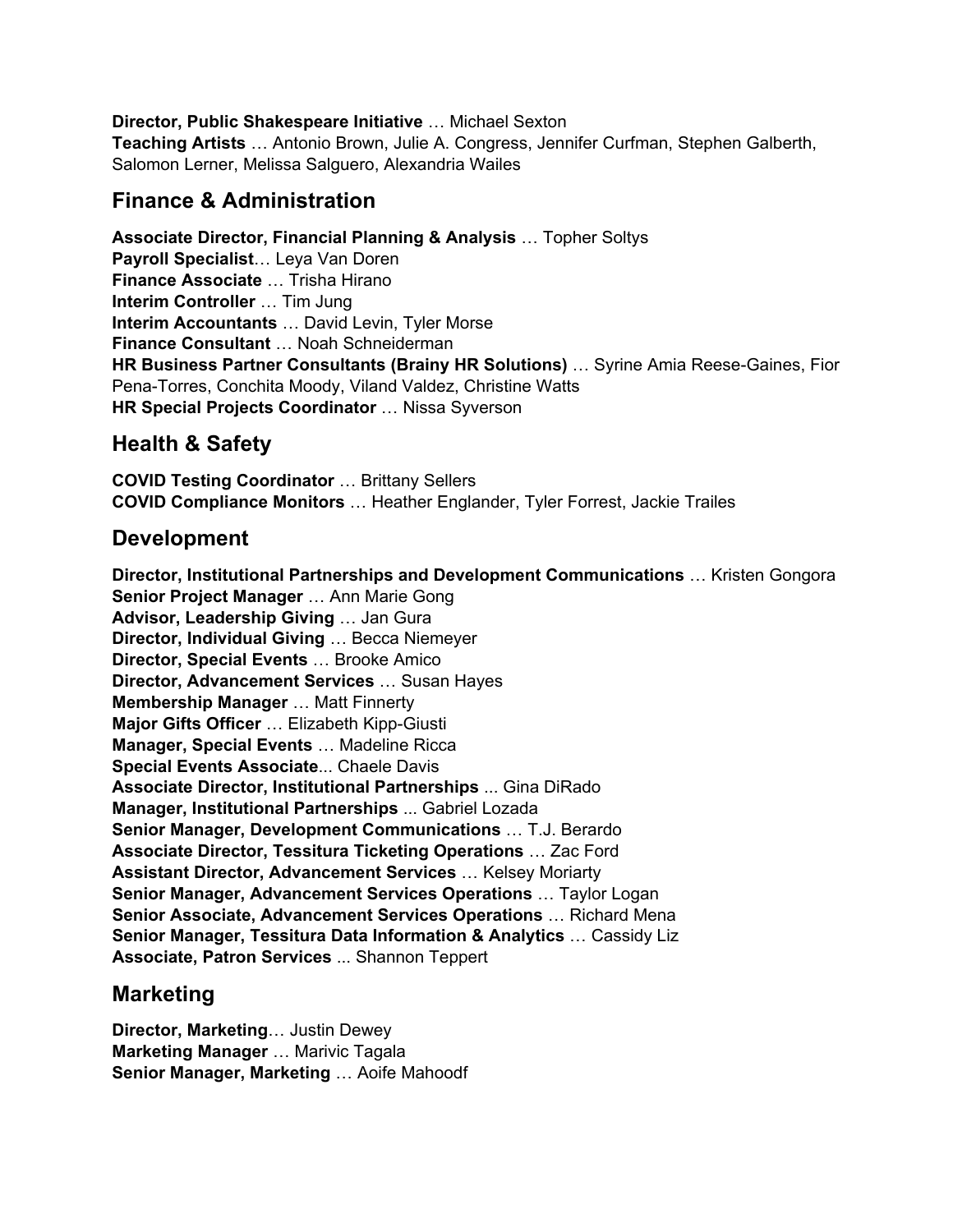**Associate Manager, Marketing** … Karina Mena **Web Developer** … Christyn Budzyna

#### **Communications**

**Senior Director, Institutional Communications** … Shareeza Bhola **Director, Public Relations** … Laura Rigby **Social Media Manager** … Miranda Palumbo **Digital Engagement Associate** … Nada Shaaban **PR Manager** … Samantha Wolfin **Associate PR Manager** … Jana Zschoche **PR & New Media Associate** … Emily White **PR Coordinator** ... Laura Mullaney

#### **Brand Studio**

**Art Director** … Tam Shell **Graphic Designers** … Christian Martin, Joanne Na

#### **Audience Services**

**Director, Audience Services** … Richard C. Denney III

**Associate Box Office Manager**… Anthony Conty

**Box Office Associate** … Daniella Martinez

**Box Office Staff** …John Cosentino, Yoshi Weinberg

**Call Center Manager** … Kate Longosky

**Associate Call Center Manager** … Kaleda Davis

**Call Center Associates** … Lindley Key, Josh Rozett

**Call Center Staff** … Jon Cook, Bethany Fustos, Yating Sun

**Theater Manager**...Chris Capozzi

**Associate Theater Manager**...Sarah Czwartacky

**Assistant Theater Manager**...Manuel Vega

**House Managers**...Keara Benton, Bonnie Davis, Sandra Bligen-Doyle, Samantha Colon, Jennifer Gaspard, Samantha Grubner, Elizabeth Reagan, Lucinda Wyatt, Neda Yeganeh

**Emergency Assistants**...Jolee Cohen, Marianne DeVirgiliis, Jessica Hollander-Sunshine, Rebecca Kenigsberg, Damaris Lopez, Cherie Marcus, Noah Pattillo, Trevor Wang, Russell Williams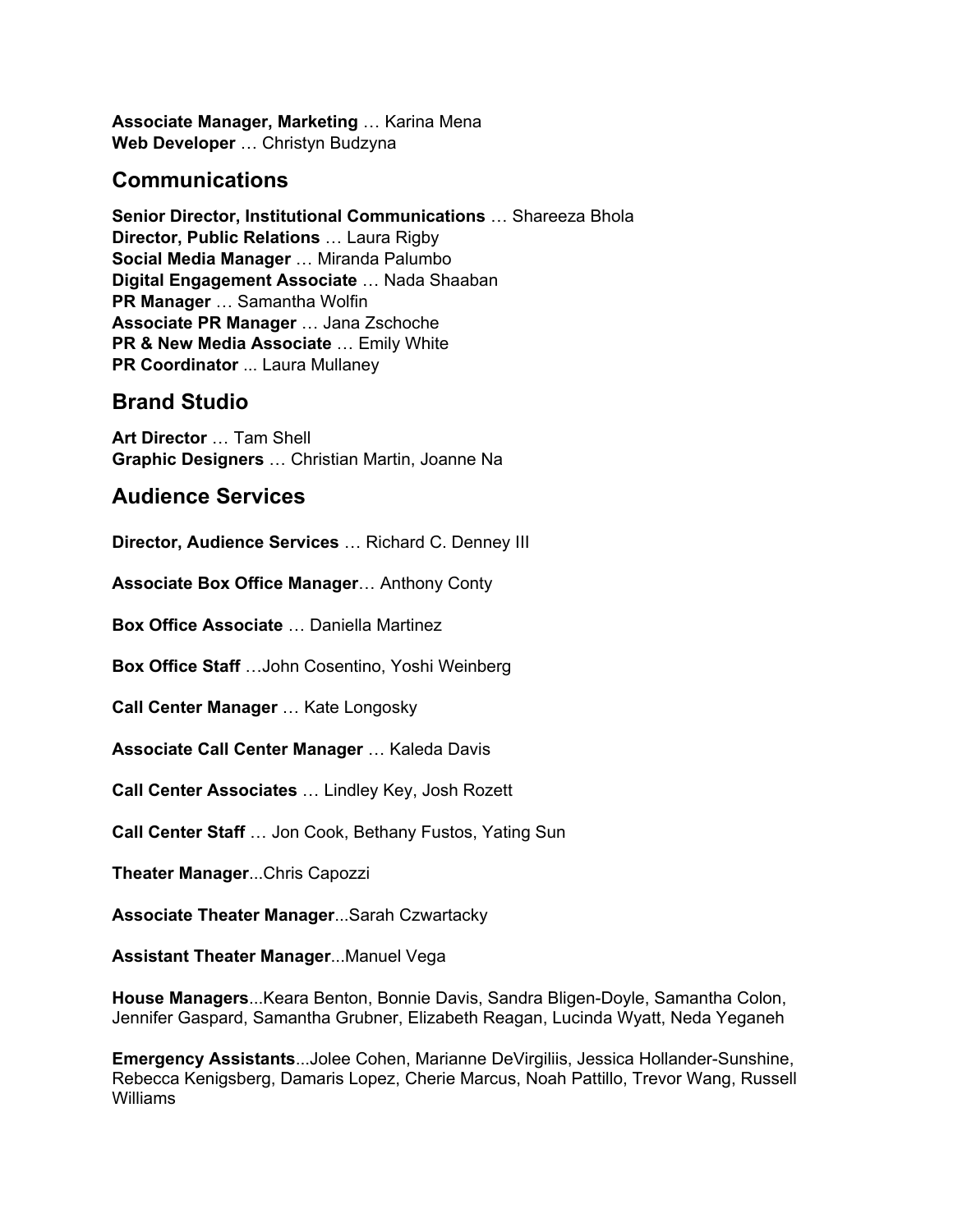**Front of House Staff**...Leo Angulo, Andrea Arvanigian, Rajiv Awasthi, Lorenza Bernasconi, Cliff Billings, Jessa Brighton, Marlina Brown, Sergio Castillo, Darren Cementina, Maryam Chishti, Shayna Cohen, Noah Dunton, Bellene Fisher, Emily Forman, Sierra Gamble, Wellington Garbutt, Gabriela Hammond, Daniel Holzman, Olivia Hrko, Taylor Hunsberger, Linnea Huston, Brittany Joseph, Tess Kondratiev, Katie Kudcey, Maaike Laanstra-Corn, Kenjiro Lee, Julia Lewis, MJ Lugo, Martta Mäkinen, Leilani Maldonado, Tia McDonald, Morganne Melcher, Carla Perez, Jane Marie Price, León Ramos Fujihara, Cameron Reese, Michelle Resto, Elizabeth Robbins, Jade Rosenberg, Kelsey Santiago, Alex Shelbourne, Marlowe Stone, Kate Thackaberry, Holly Thomas, Arden Traynor, Adam Valdez, Carlos Vega, Tyler Warren, Emily Yarmey, Rachel Young

## **Facilities & Operations**

**Director, Facilities and Operations Management** … Ishmael (Izee) Figueroa **Director, Operations Administration** … Helen Bennett **Director, IT** … Arthur Pinori **Operations Associate** … Mariana Ortiz **Operations Coordinator** ... Wren Durstock, Briana Sellers **Network Administrator** … Ian Malinowski **Systems Administrator** … Edgar Daniels **IT Analyst** ... Paul Rosario **Building Superintendent** … Manuel Nuñez **Assistant Superintendents** … Jefferson David Aguilar, Eric Glover, Burton Strachan **Painter** … Javier Morales **Handyperson** … Adonis Garcia, Guillermo Mota Mota **Housekeeping Supervisors** … Amparo Lopez de Nova

**Housekeepers** … Efrain Martinez, Giordani Collado Lendof, Aracelis Mendez-Leon, Leandro Mota, Jose Paulino, Rafael Paulino, Neli Reyes de Collado, Naydavel Rodriguez Rodriguez, Wendy Rodriguez **Part-Time Housekeepers** … Clara Divina de Mendez, Estrella Dominguez **Front Desk Attendants** … Eric Delgado, Fabian Harvey

**Part-Time Front Desk Attendants** ... Alexander Gagne, Morgan Hahn, Austin Larkin **Operations Assistants** … Jonnette Munoz, Rafael Tinoco-Jimenez, Robert Vazquez **Part-Time Operations Assistant** … Idefonso Cosma

#### **Special Services**

**Managing Partner of Joe's Pub LLC** … Kevin Abbott

**Joe's Pub LLC Managers** … K.B. Berton, Michelle Clay, Cooper D'Ambrose, Jersey Katz **Chef of The Public** … Andrew Carmellini **Institutional Design** … Pentagram/Paula Scher

**Photographers** … George E. Joseph, Joan Marcus, Carol Rosegg, Martha Swope, Simon Luethi

**Attorneys** … Davis Wright Tremaine LLP/Graham Coleman; Mitchell Silberberg & Knupp LLP/Gerald T. Hathaway; Proskauer Rose LLP/Allan Bloom; Gibson, Dunn & Crutcher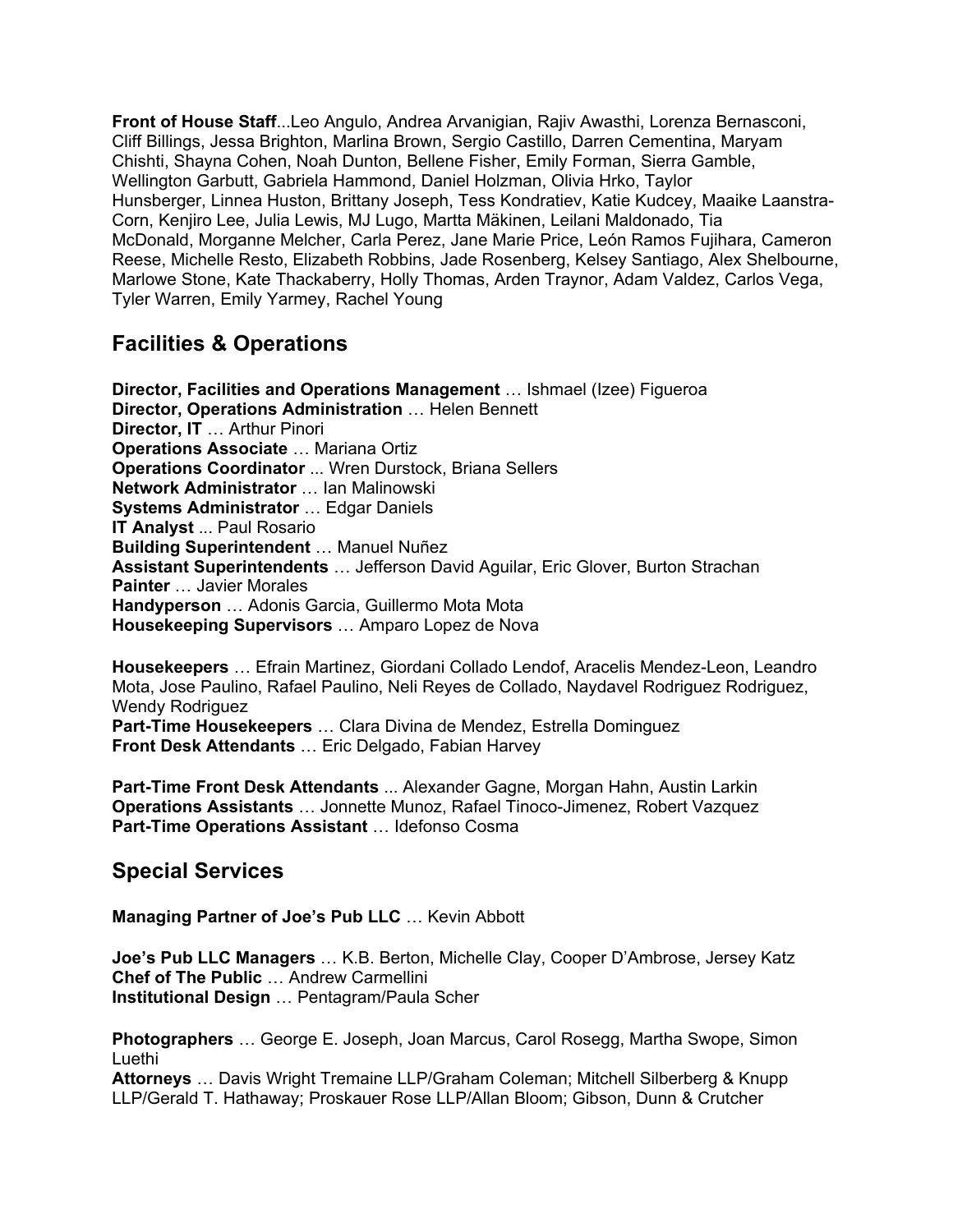LLP/Andrew Lance; Venable LLP /Susan E. Golden **Accountants** … Lutz & Carr LLP **Architectural Consultant** … Ennead Architects **Insurance** … DeWitt Stern/Risk Strategies

# **BOARD OF TRUSTEES.**

### **Public Theater Board Officers**

**Board Chair** ... Arielle Tepper **Co-Chairs** ... Pat Fili-Krushel, Kenny Leon **Treasurer** ... Reggie Van Lee **Secretary** ... Gordon Davis **Founder** ... Joseph Papp†

# **Public Theater Trustees**

Kwame Anthony Appiah

Andrea E. Bernstein

Jason Blum

Zach Buchwald

Lee Daniels

Gordon J. Davis, Esq.

Yrthya Dinzey-Flores

Susan Edelstein

Eric Ellenbogen

Oskar Eustis\*

Hilary C. Feshbach

Pat Fili-Krushel

Candia Fisher

Faith E. Gay

Danai Gurira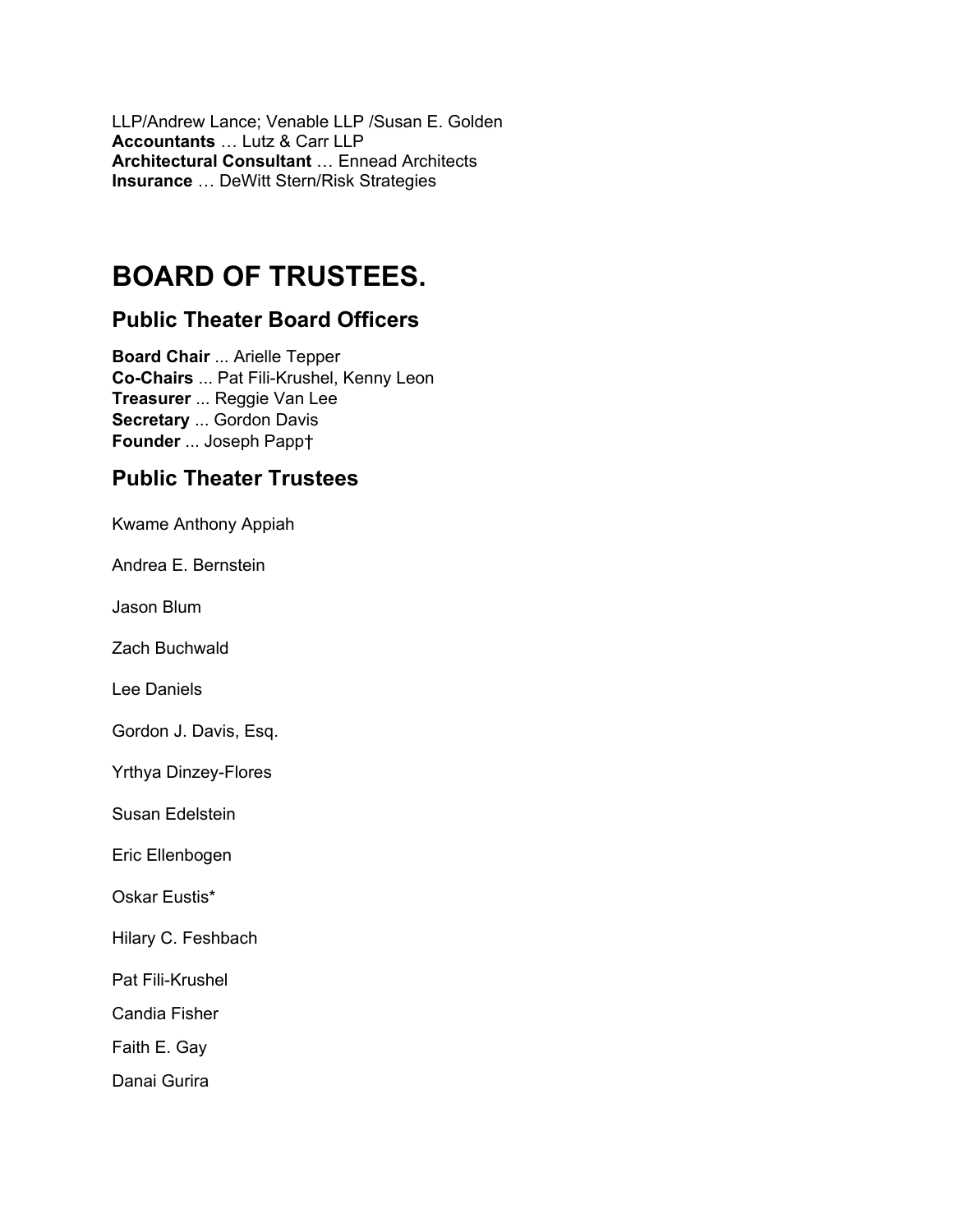Mychal Harrison Anne Hathaway Ashley Leeds Kenny Leon Jayne Lipman Luis Miranda, Jr. Hans Morris James Murdoch Gail Merrifield Papp Julia Pershan Julio Peterson Matt Pincus Julie Rice Janice Cook Roberts Wendi Rose Josh Sapan Alexandra Shiva Jim Steinberg Laure Sudreau Steven C. Taub Arielle Tepper Teresa Tsai Reginald Van Lee Alex Volckhausen Sam Waterston Audrey Wilf Frances Wilkinson Patrick Willingham\* Anne Clarke Wolff Alisa Amarosa Wood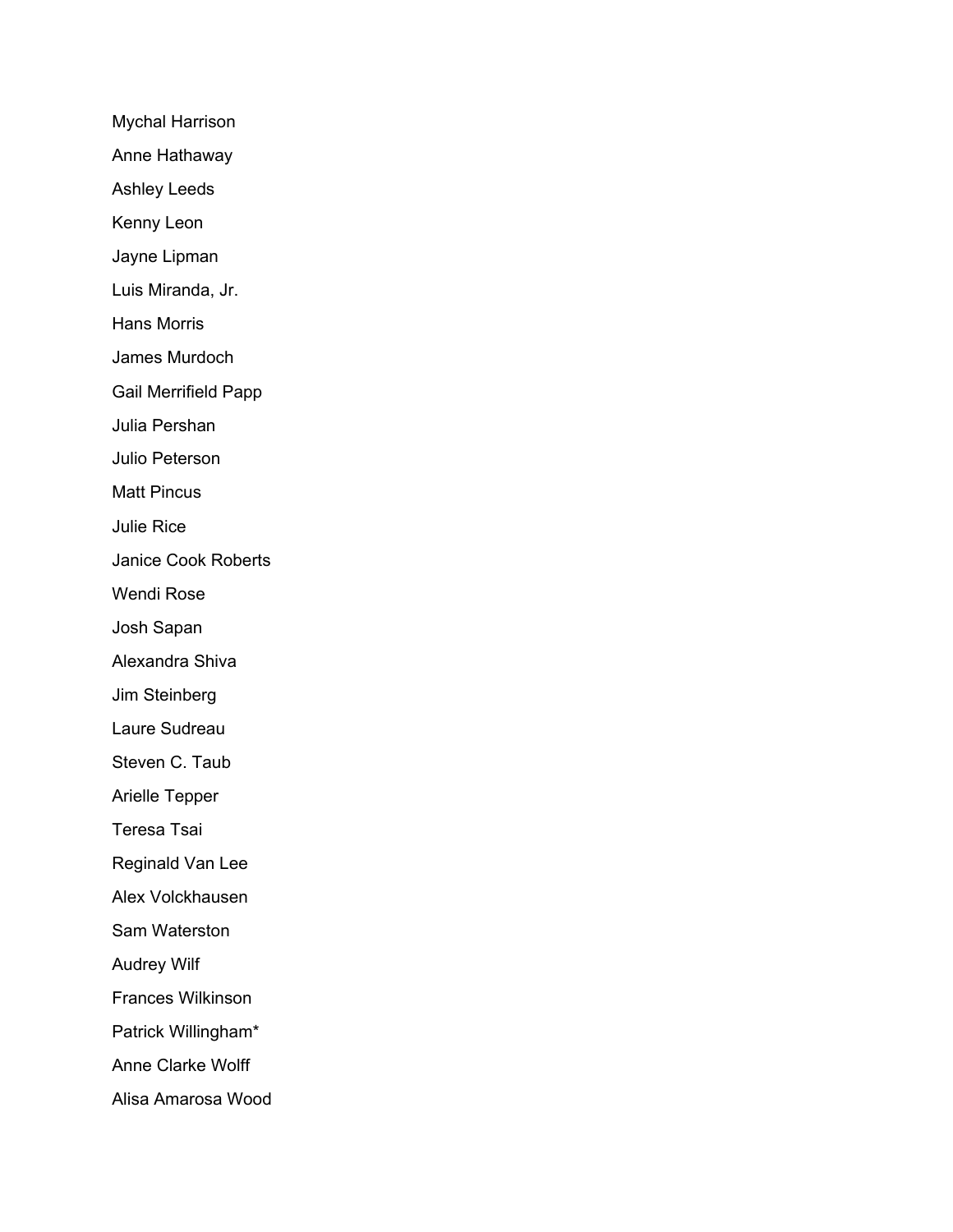# **MA-YI BOARD.**

William A. Cook, MD (Chair) Christopher Chorengel Corrie Davidson Jessica Dosch Edwin Josue Justin Lim George Martel Jorge Z. Ortoll Ralph B. Peña

# **MA-YI DONORS.**

*Lists donors as of December 31, 2021 through January 30, 2022. Ma-Yi Theater Company apologizes for any possible omissions.*

## **PILLARS OF MA-YI - \$5,000+**

Axe-Houghton Foundation

Loida Nicolas Lewis

Jorge Z. Ortoll

Rosario Ortoll

Ralph B. Peña

Mercedes Zobel

#### **\$2,000+**

The Blackbaud Giving Fund

Daphne Ceniza-Kuok

Chris Chorengel

William Cook

Jorge Ortoll

Renaissance Charitable Fund

Play Per View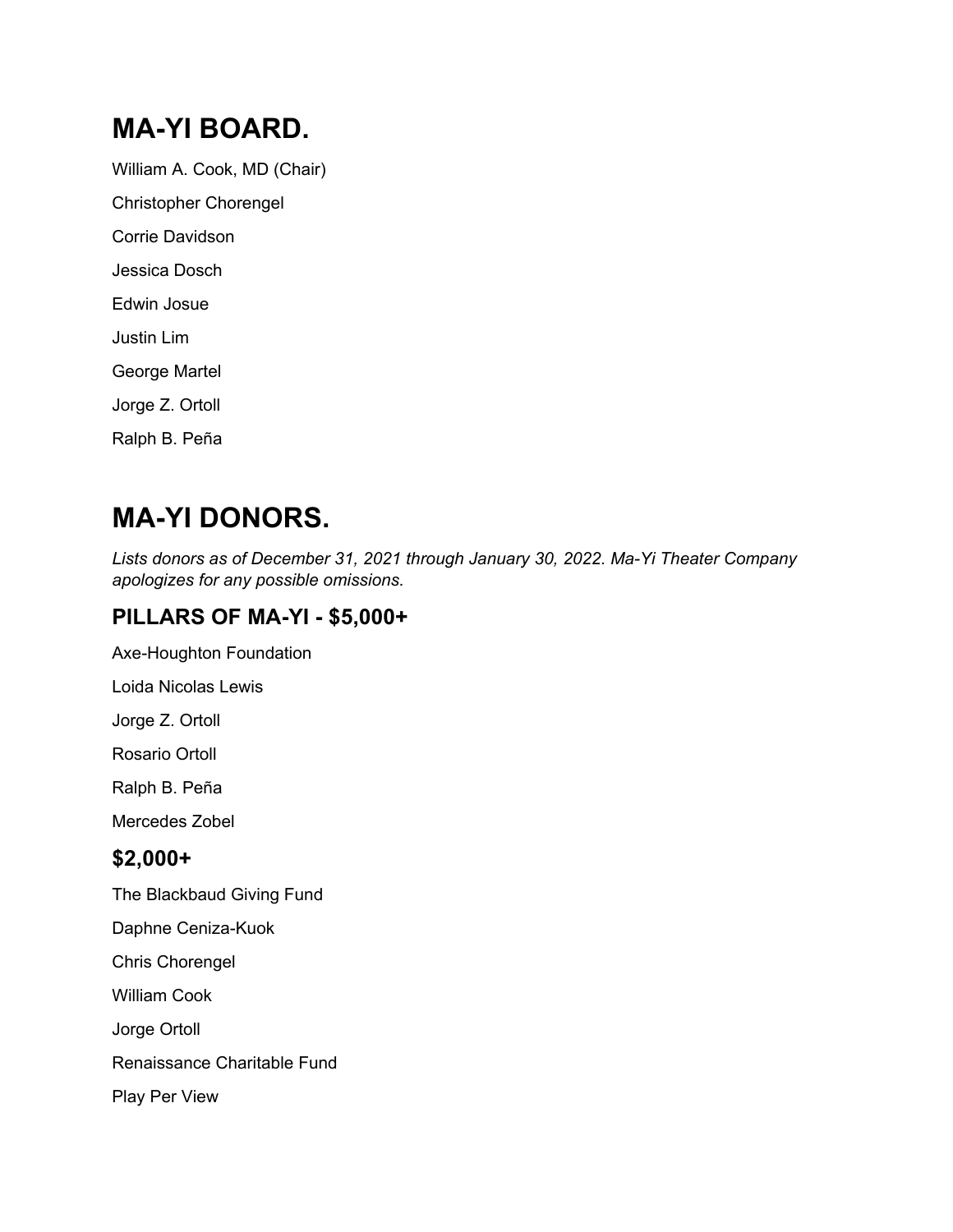The Jin Wang and Lei Chen Charitable Fund

### **\$1,000+**

- Lydia Brown
- Geneva Carr
- William G Cavanagh
- Monet Hurst-Mendoza
- Daniel K. Isaac
- Laura Jacqmin
- Victor and Lucy Kan
- Edward Lee
- Kimber Lee
- Justin Lim
- Kelly Miller
- Rey Pamatmat
- Mark Sonnenblick

## **\$500+**

- Michi Barall
- Cindy Cheung
- Lily Houghton
- Edward Lin
- Ramona McClelland
- Michael Sag
- Nicole Serratore
- Charly Simpson
- Sophia Skiles
- Karen Shimakawa

## **\$100+**

- Kate Beman
- Amy Bona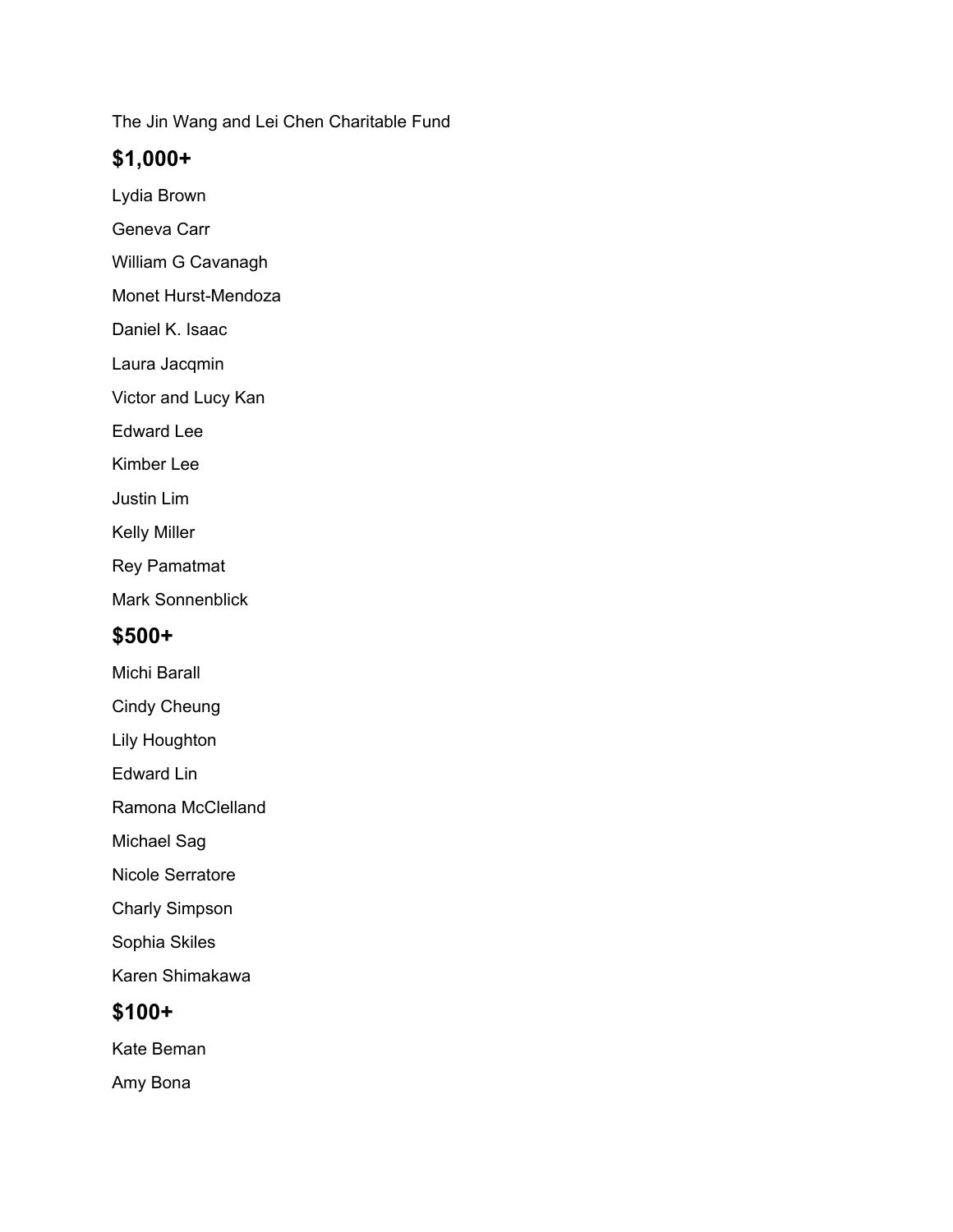Nilo Cater Curtis Chin Rogelio Chua Jackie Chung William Condon Ako & Josh Dachs Jessica Dosch The Fidelity Charitable Donor-Advised Fund Sandi and Jojo Gonzalez Ching Gonzalez Amanda Green Sarah Greenwalt Jin Ha Marian Hieda Jackie Huey Francis Jue Hansol Jung Mia Katigbak Charlotte Kern Ingeborg Kohler Mary Laws Lawrence Lee Todd London Cynthia Mayeda Megan McDowell Sandy McKenzie Jon Nakagawa Jasper Nee Jules Odendahl-James Anita Pamintuan Fusco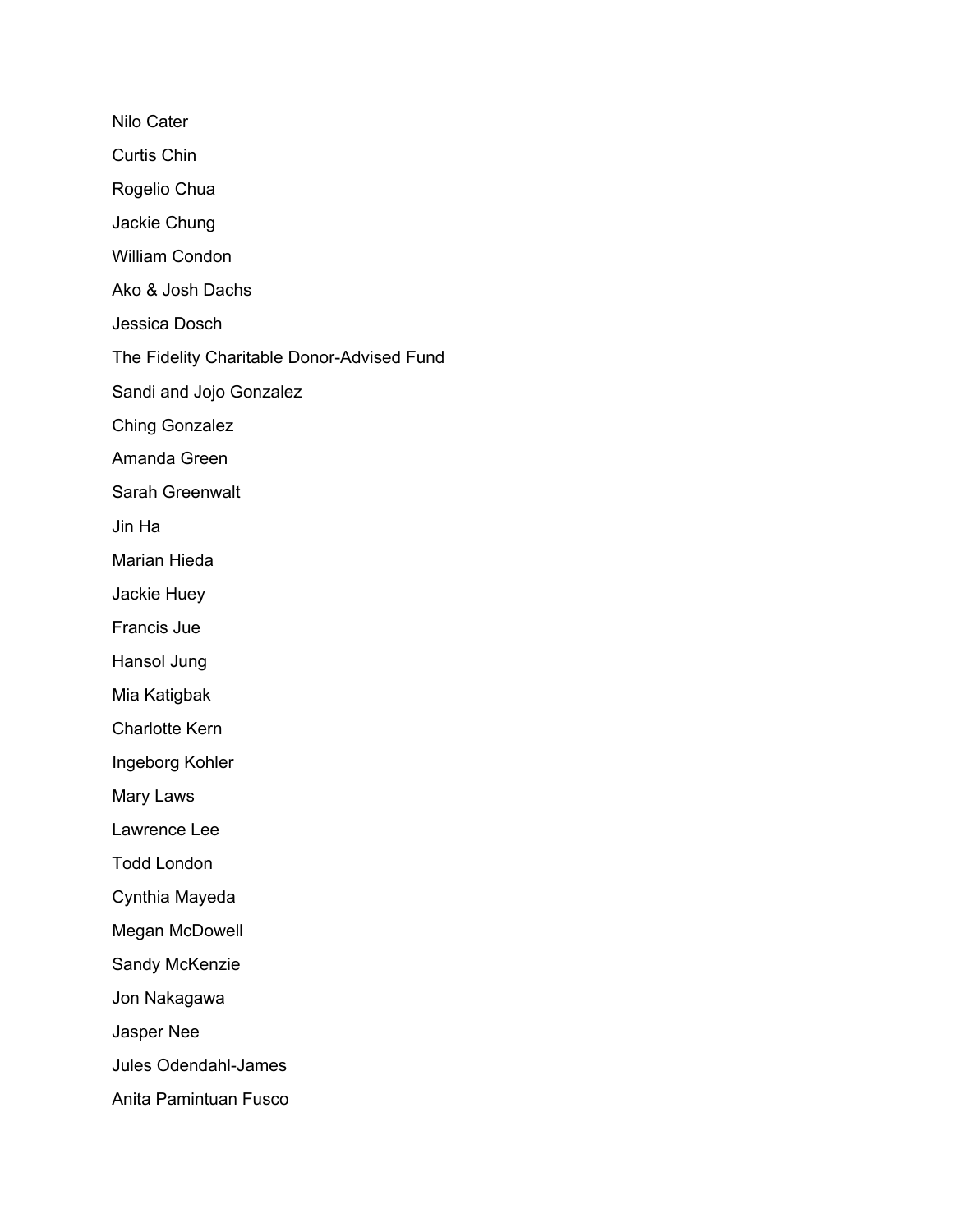Andrew Pang

Lisa Peterson

Ryan Purcell

Zakiyyah Rahiim

Nina Rastogi

Sung Rno

Justin Samoy

Barbara Samuels

Felicitas Santiago

Ova Saopeng

Helen Shaw

Emily Shooltz

Jeffrey Steinman

Ching Valdes-Aran

Moses Villarama

Jennifer Dorr White

Catherine Wing

Luna Yasui

Yvonne Yuchengco

Mona Lisa Yuchengco

#### **\$500 - \$999**

Anonymous

Anonymous

Asian American Arts Alliance

Baumol Family Foundation

Jacque Cook

Barbara de Bellis

Jody Falco & Jeffrey Steinman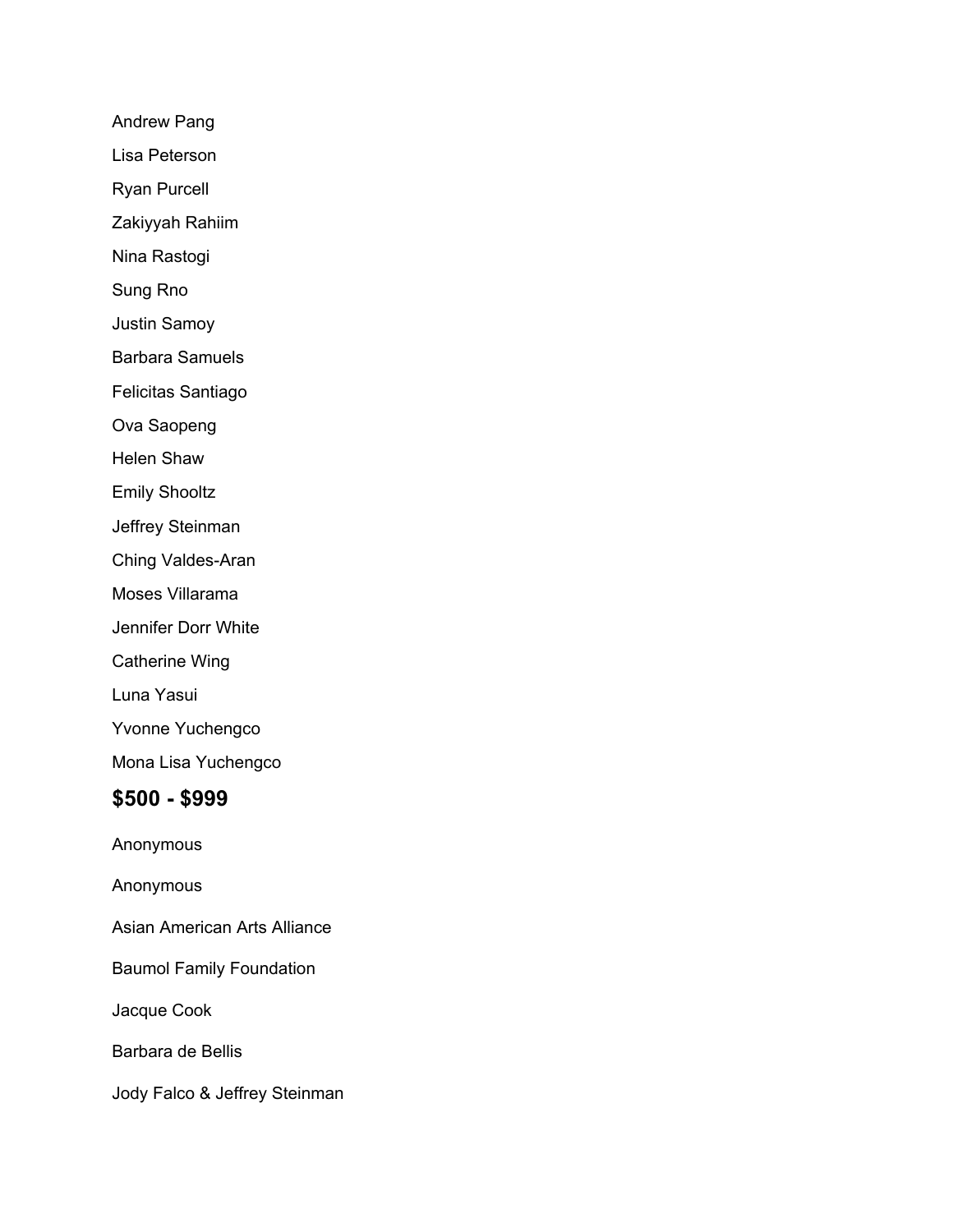Fan Fox & Leslie R. Samuels Foundation

(Matching)

Angelina Fiordellisi

David Herskovits

Kim Ima

Daniel K. Isaac

Mimi Lien

Emily Lloyd

Jon Nakagawa

Timothy Patterson & Jeanne Sakata

Suzette Porte

Tree Riders NYC

Bonnie Wong

Gregory Ye

## **FRIENDS' CIRCLE**

Rusty Allen

Mariko Aratani

Chari Arespacochaga

Mark Armstrong

Jaclyn Backhaus

Mairy Beam

Steven E. Boone

Linda Boyle

Kate Bredeson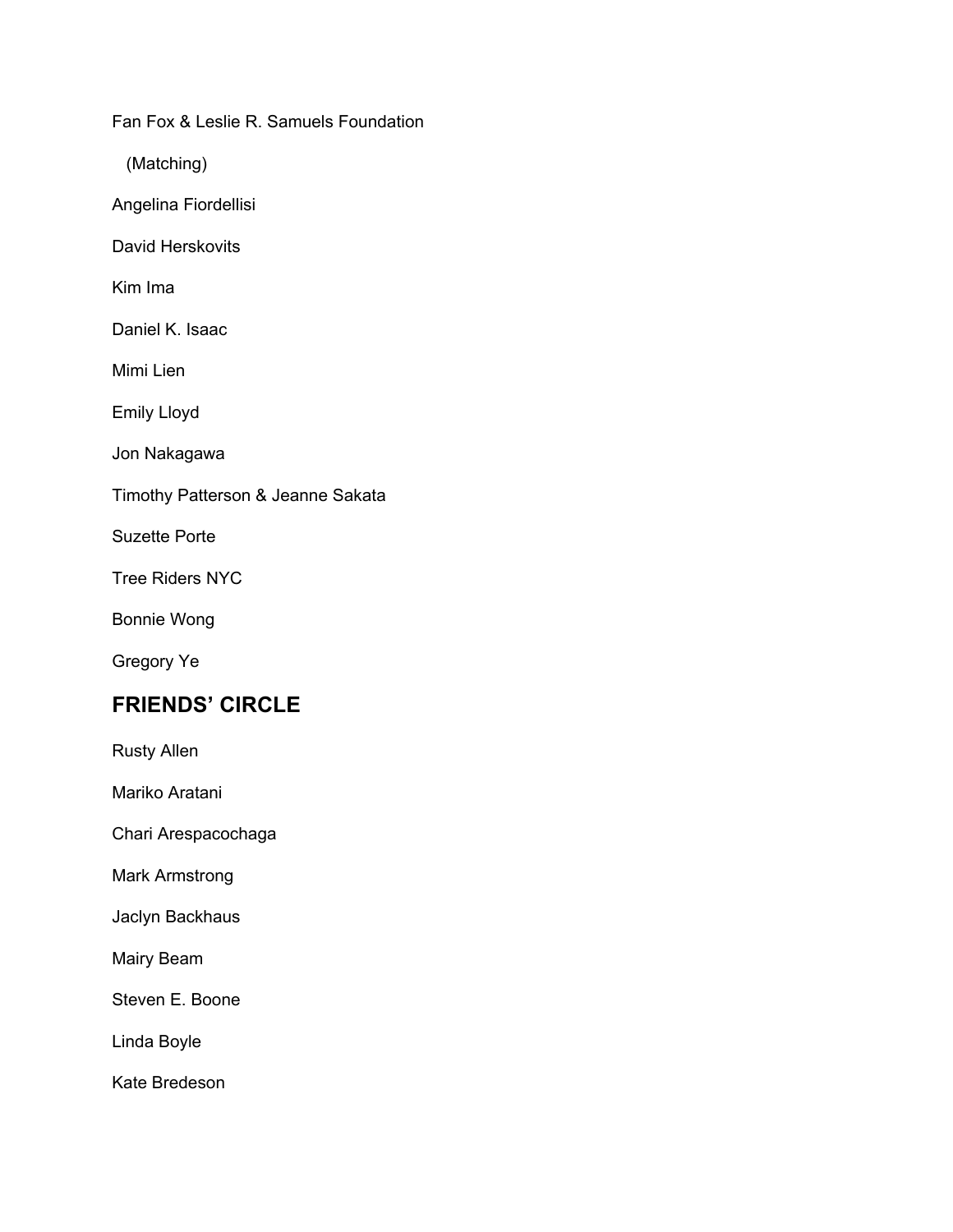Bob Bronzo

Michelle Butler

Esref Buyuksofuoglu

Caroline Cao

Stephanie Cardoso

Simon Chan

Jiyoun Chang

Melody Chestler

Domino Cheung

Whei-yuen Cheung

Tony Chiroldes

Damon Chua

Ethan Cohen

Rachel Colbert

Ruth Coppersmith

Jill Cornell

Sally Deitz

Kiki Di

Ana Diaz Barriga Lopez

Deborah Draisin

Allyson Dwyer

Milton Esbitt

Julian Evans

William Fischer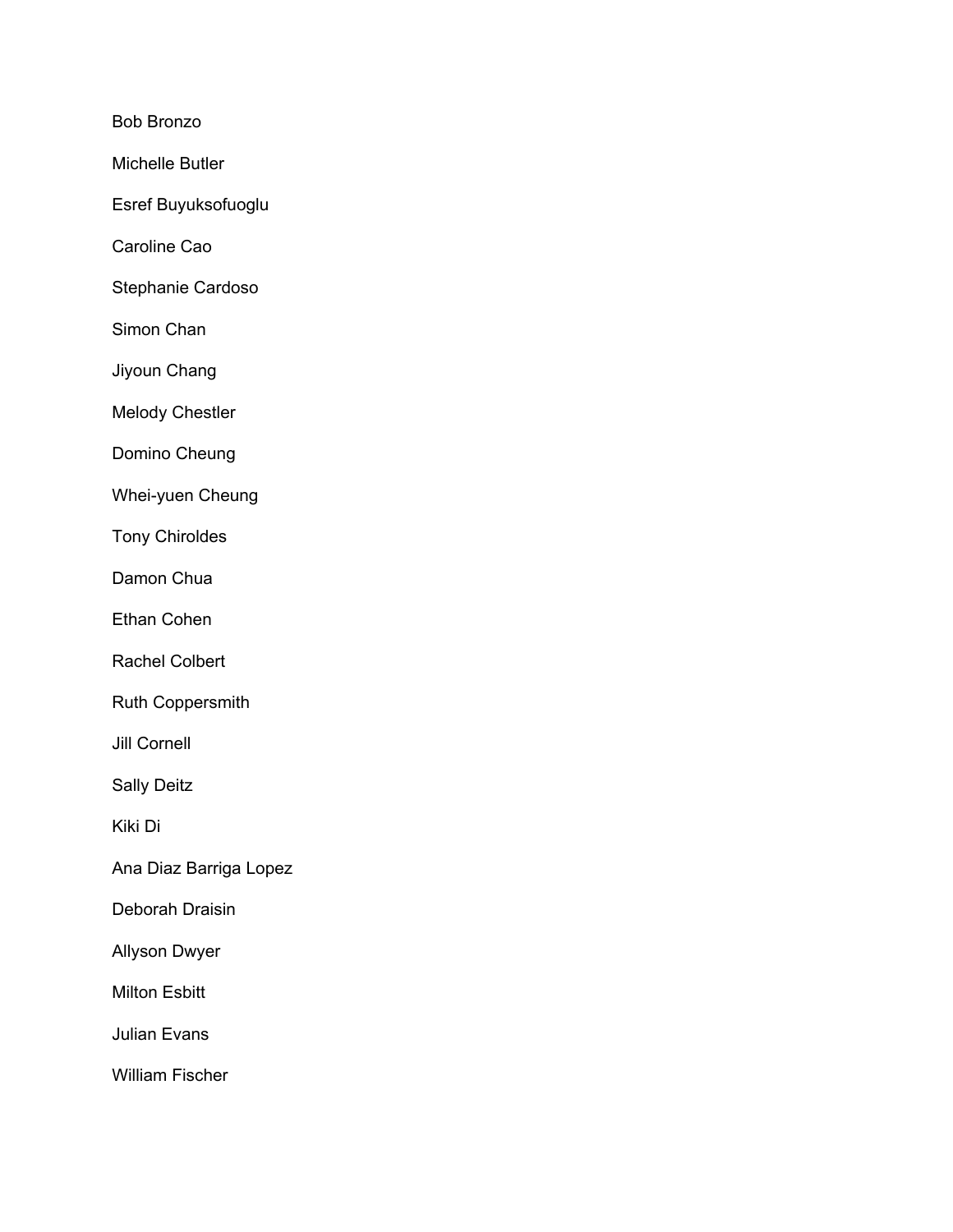Leigh Fondakowski

Grace Frahm

Cole Friedman

Charles Fuchs

Barbara George

Richard Ginsburg

Miriam Goldberg

Jim Griffin

Selena Groh

Peter Hahn

Charles Haugland

Frances Herzer

Maev Hewitt

Elsa Hiltner

Wai-Ching Ho

Signe Hoffos

Caroline Hong

Elizabeth Huyck

Mac Ingram

Stephanie Joel

Min Kahng

Mrinalini Kamath

Michael Kelly

Tai Kim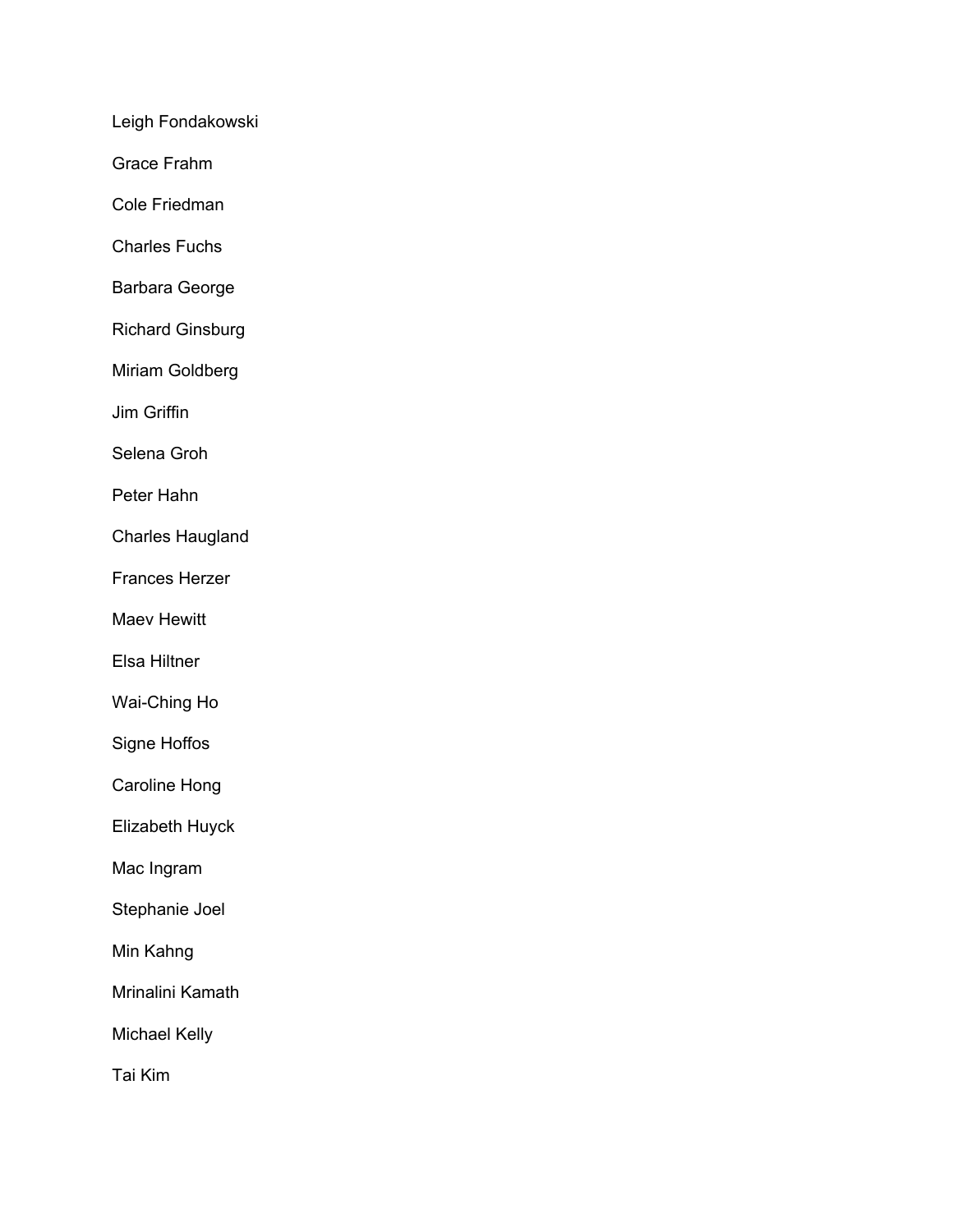Michael Kimmel

Dexter Lam

Anne Landry

Melissa Leilani Larson

Robert Lehman

Arthur Lewis

Edwin Li

Lesley Lina

Rachel Lipton

Anthony Liu

John Manier

Jonathan Martin

Bradford Matson

Karen Mcauley

Jody McKernan

Jess McLeod

Daniel Mendelson

Rachel Mine

Raphael Mishler

Jane Mitchell

Haya Mithawala

Julie Moller

Maria Montoya

Kazi Muna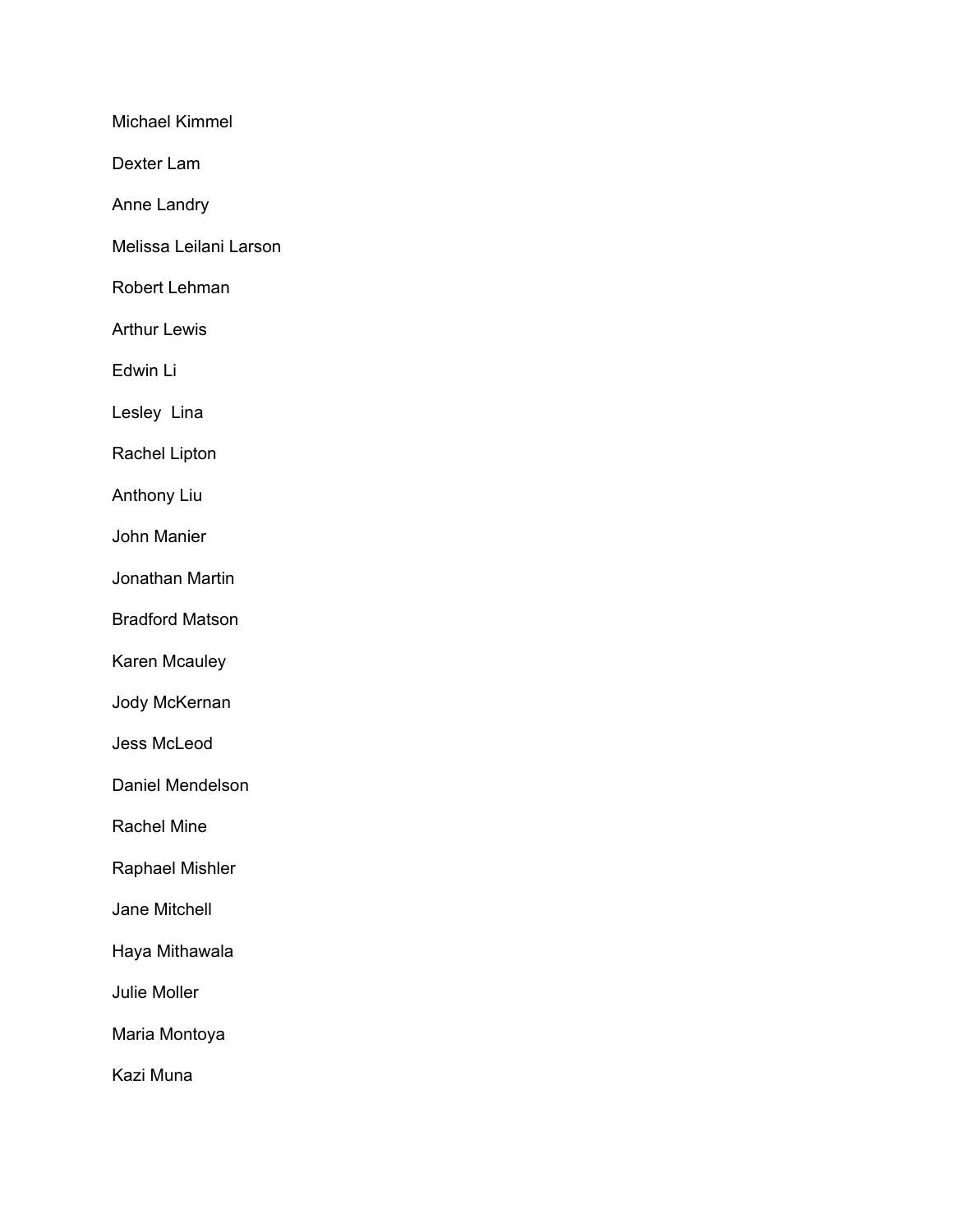Kate Mytron

Peter Nachtrieb

Erick Neher

Eva Niewiadomski

Kena Njoya

Kena Njoya

Jesse Njus

Jean Noble

Lindsay Olson

Anita Pamintuan Fusco

Halley Parsonnet

Carol Patterson

Julia Pearlstein

Emmalee Pearson

Mary Pierce

Paulina Przystupa

John Reeger

Elizabeth Renomeron

Stanton Rentschler

Joy Rho

Mauricio Rivera

Leon Rochester

Faye Rosenbaum

Emily Rucker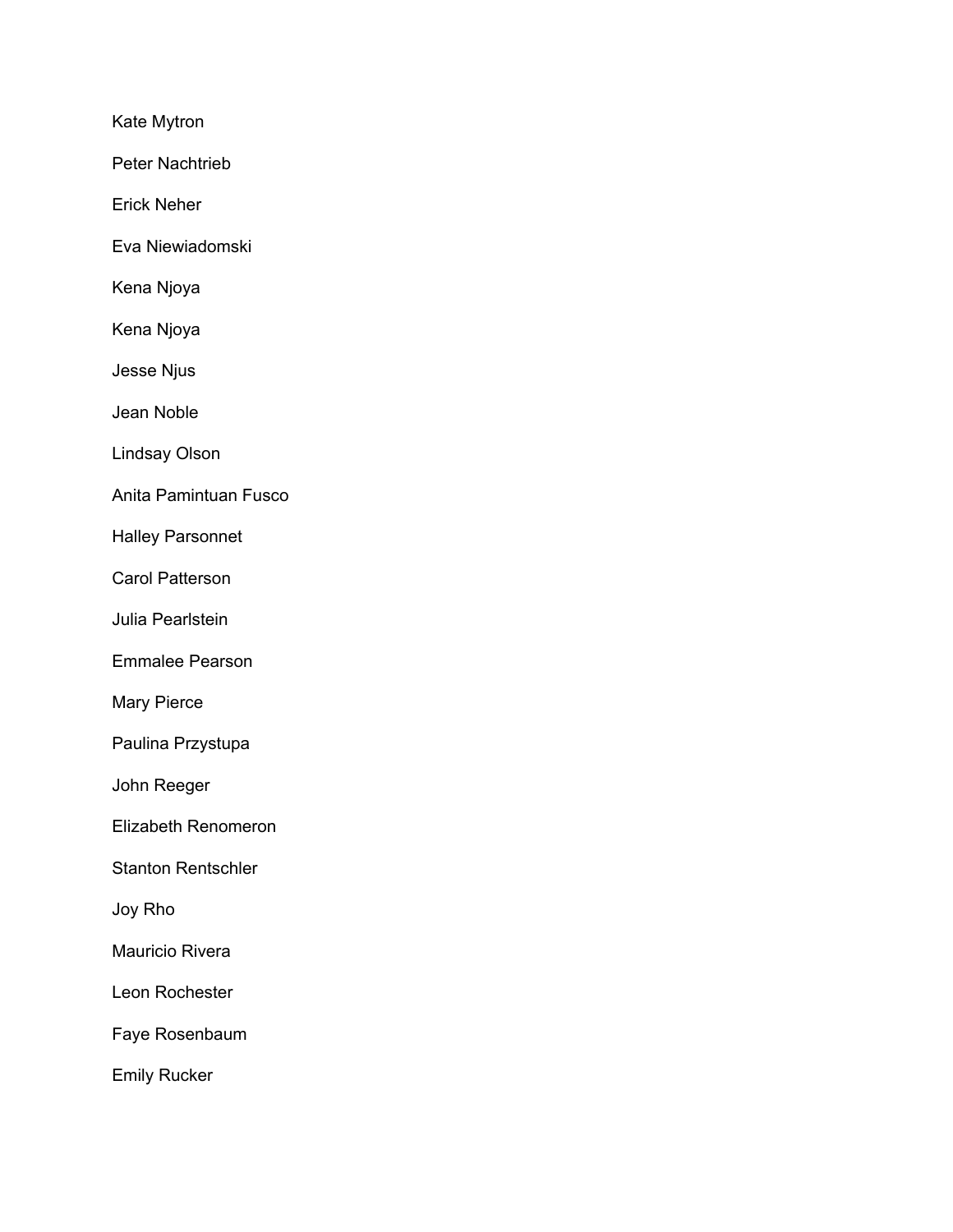Melinda Russo

Rafael Ruthchild

T.S.

Harry Saffren

Maureen Sanderson

Dustin Schell

Allan Shapiro

Eric Sharp

Deborah Shiba

David Shih

Cathy Shufro

Diane Sidikman

1. Simmons Jendayi

Susan Sink

Nancy Staub

Barbara Stewart

Fred Tadrowski

Irene Talbott

Lloyd Targer

Alaina Taylor

Richard Termine

Marshall Taylor Thurman

Ricky Tiller

Carol Tweedy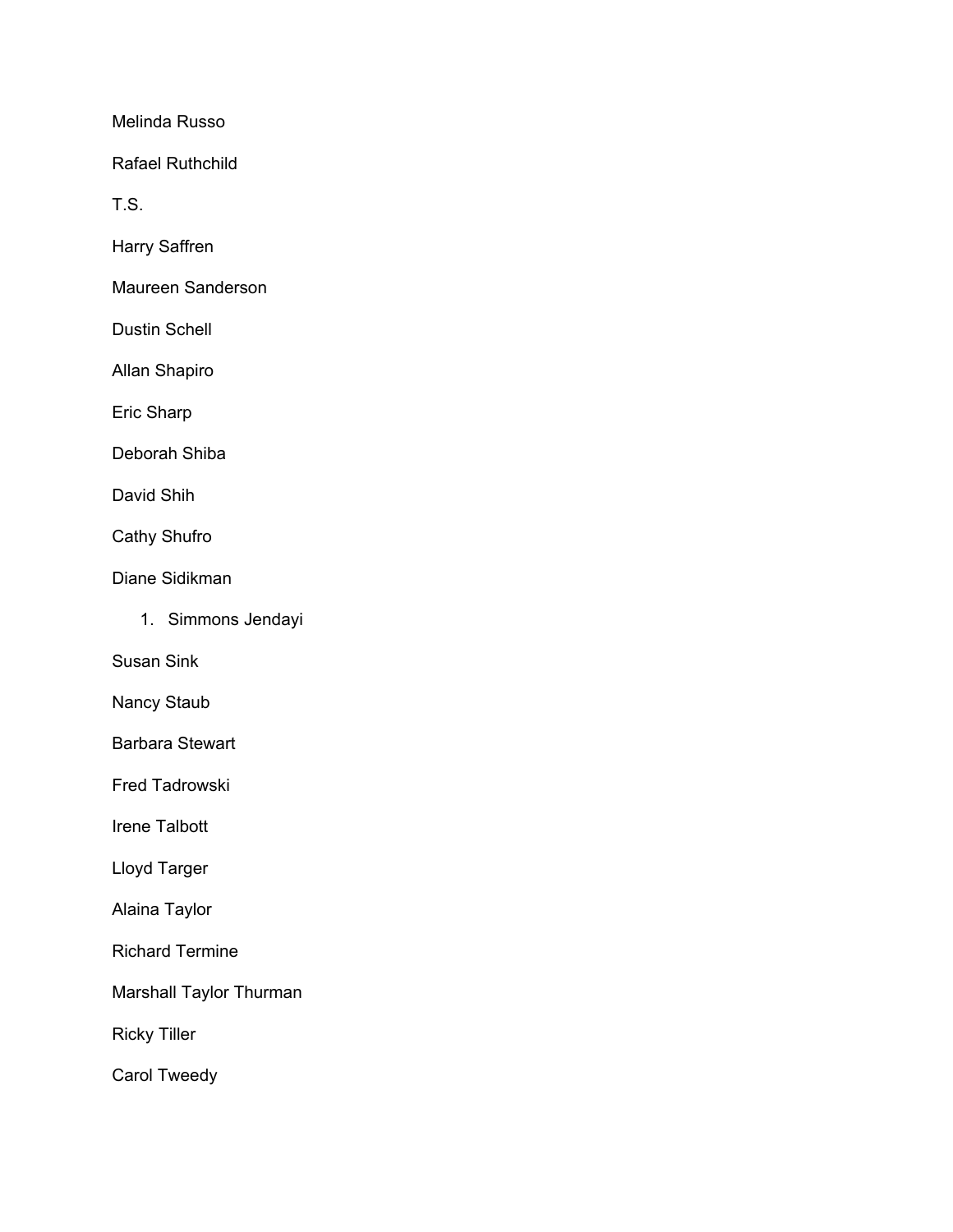Antony Urgiles

Laura Valadez

Paula Vasquez

Nella Vera

Oanh Vu

Michael Walkup

Joseph Weiss

Shanya Welch

Joseph Williger

Pete Winfrey

Joshua Wright

Kristine Yasutake

Yoko Yoshikawa

Alan Zucker

Scott Carter

Marina Chan

Jackie Chung

Mia Chung

Jill Cornell

Jack Cummings III

Rita M. Dahl

Theodore J. Dawson

Matthew Dellapina

Helen Joy Dickson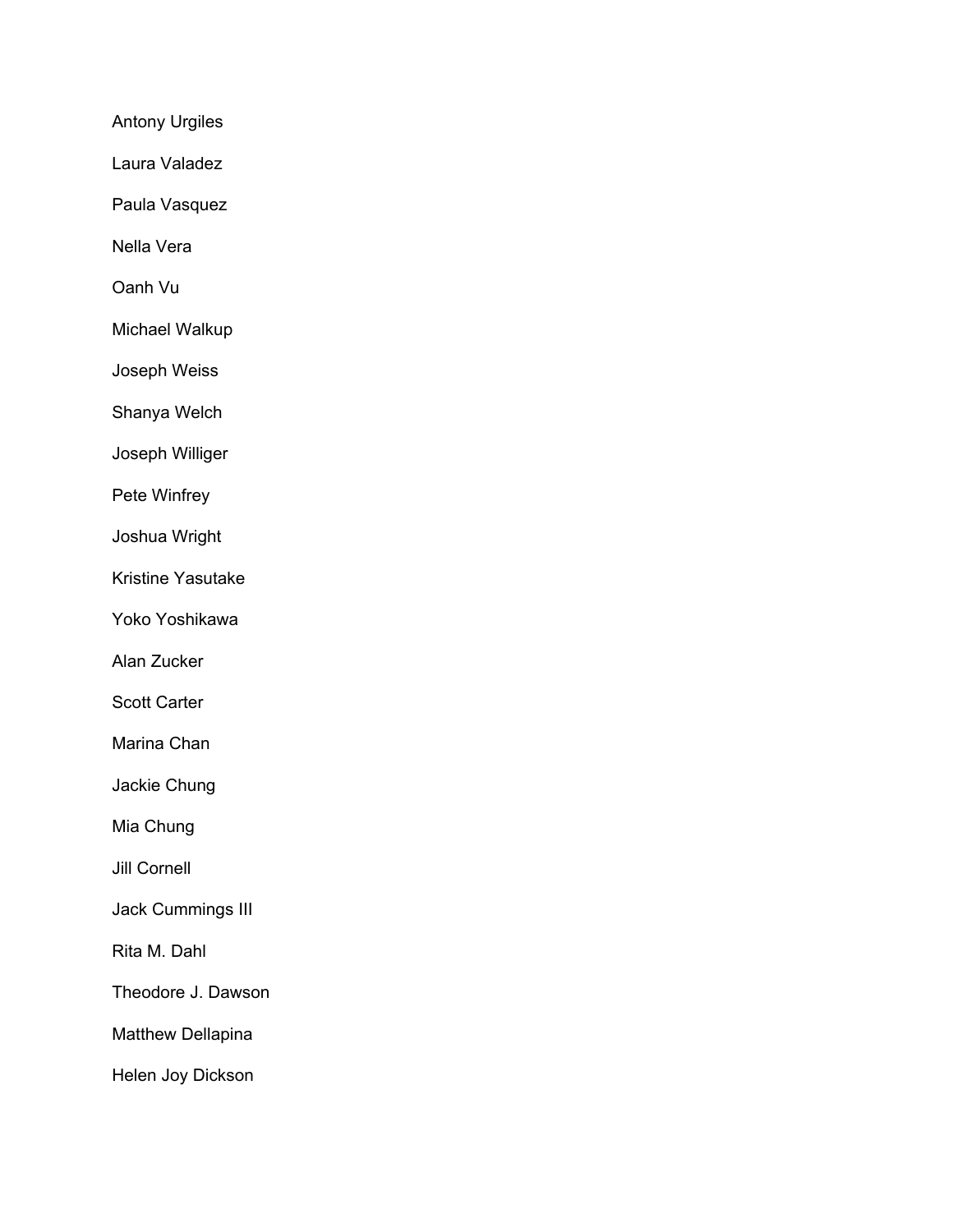Michael P. Doyle

Karen Duda

Thomas Dunn

Marcela Espildora

Amanda Feldman

Stephanie Feyne

Gia Forakis

Benjamin Gassman

Madeleine George

Elise Goldberg

Annie Henk

Rebecca Hirade

Linda Igarashi

Jennifer Ikeda

Midori & Morimi Iwama

Daniel Jaquez

David R. Jones

Jeffrey Kargman

Soomi Kim

Peter Koechley

Casey Koh

Christine A. Koyanagi

Sarah Lambert

Jean Lehmberg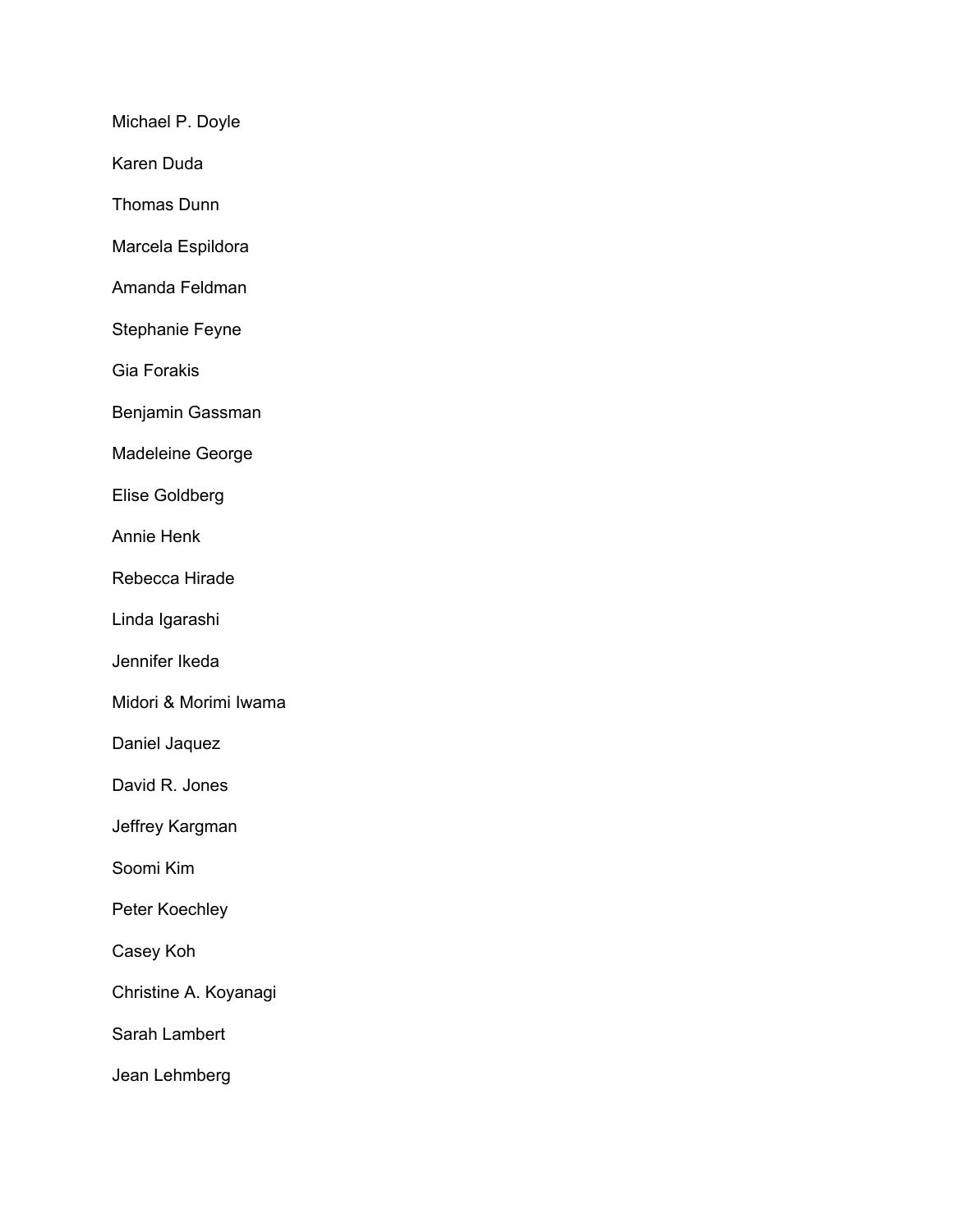Byrd Lochtie

Matthew Loehr

Kate Loewald

Russ Marsden

Farnham Maxwell

Yazmeen Mayes

Carleen McCall

Steven C. McCasland

Brendan N. McNamara

Joy Adele Meads

Melissa Michaud

KK Moggie

Luis Moreno

Alan Muraoka

Brian Myers Cooper

Thomas Nelis

Oliva Oguma

Deniz Olgac

Maria-Christina Oliveras

Jeffrey Omura

Meropi S. Peponides

Julia Proctor

Bruce Pulmano

Quick Silver Theater Co.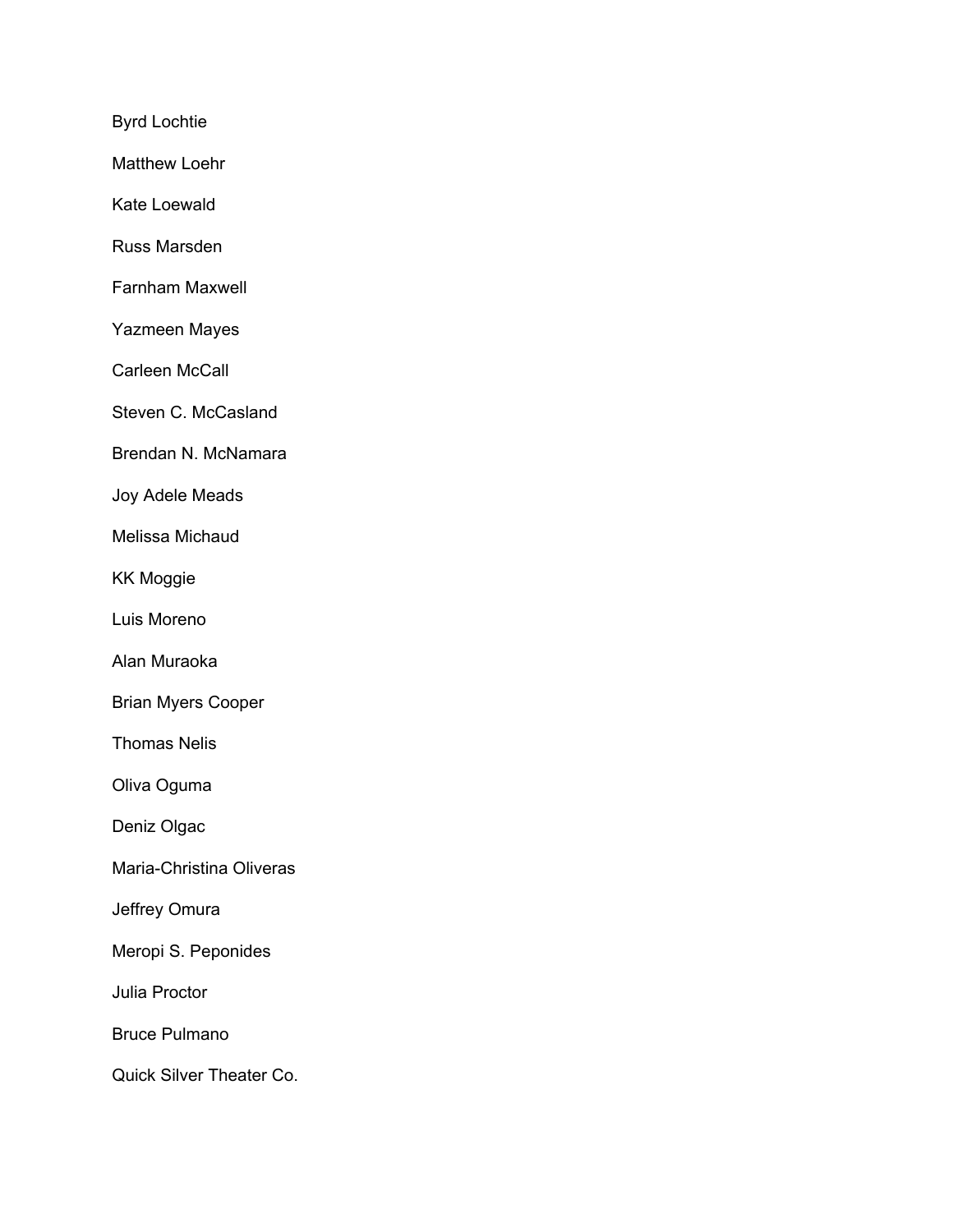Jean Randich

Charlie Read

Attilio Rigotti

Sung Rno

Socorro Santiago

Patricia Savoie

Jocelyn Sawyer

Helen Shaw

Paul Slee

Pasquale Toscano

Jacqueline Tralies

Maryellen Tria

Carol Vericker

Richard Waits

Timothy R. Walther

Anne Washburn

Rona M. Wilk

Virginia Wing

Barbie Wu

Felice Yeh

## **SPECIAL THANKS.**

Zach Longstreet

Long Wharf Theatre & Production Team